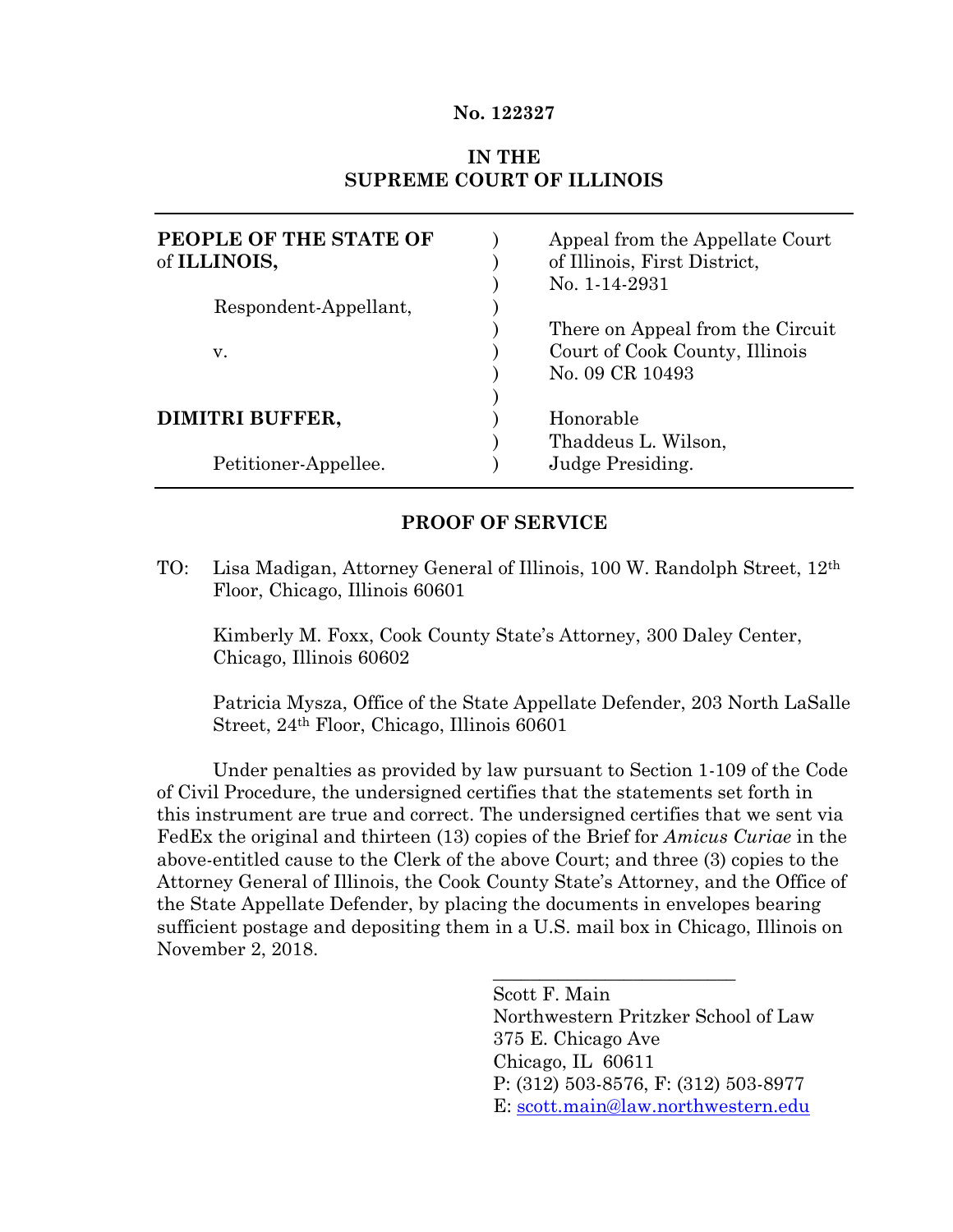#### **No. 122327**

#### **IN THE**

#### **SUPREME COURT OF ILLINOIS**

| PEOPLE OF THE STATE OF<br>of ILLINOIS, | Appeal from the Appellate Court<br>of Illinois, First District,<br>No. 1-14-2931 |
|----------------------------------------|----------------------------------------------------------------------------------|
| Respondent-Appellant,                  |                                                                                  |
|                                        | There on Appeal from the Circuit                                                 |
| V.                                     | Court of Cook County, Illinois                                                   |
|                                        | No. 09 CR 10493                                                                  |
|                                        |                                                                                  |
| DIMITRI BUFFER,                        | Honorable                                                                        |
|                                        | Thaddeus L. Wilson,                                                              |
| Petitioner-Appellee.                   | <b>Judge Presiding</b>                                                           |

# **BRIEF AND ARGUMENT OF** *AMICUS CURIAE* **IN SUPPORT OF PETITIONER-APPELLEE**

\_\_\_\_\_\_\_\_\_\_\_\_\_\_\_\_\_\_\_\_\_\_\_\_\_\_\_\_\_\_\_\_\_\_\_\_\_\_\_\_\_\_\_\_\_\_\_\_\_\_\_\_

Shobha L. Mahadev Scott F. Main **Children and Family Justice Center**

Bluhm Legal Clinic Northwestern Pritzker School of Law 375 E. Chicago Avenue Chicago, Illinois 60611 P: (312) 503-8576 F: (312) 503-8977 E: scott.main@law.northwestern.edu

#### **COUNSEL FOR** *AMICUS CURIAE*

\* SARAH AAGARD and KRISTEN FROESE, third-year law students at Northwestern Pritzker School of Law, assisted in the preparation of this brief.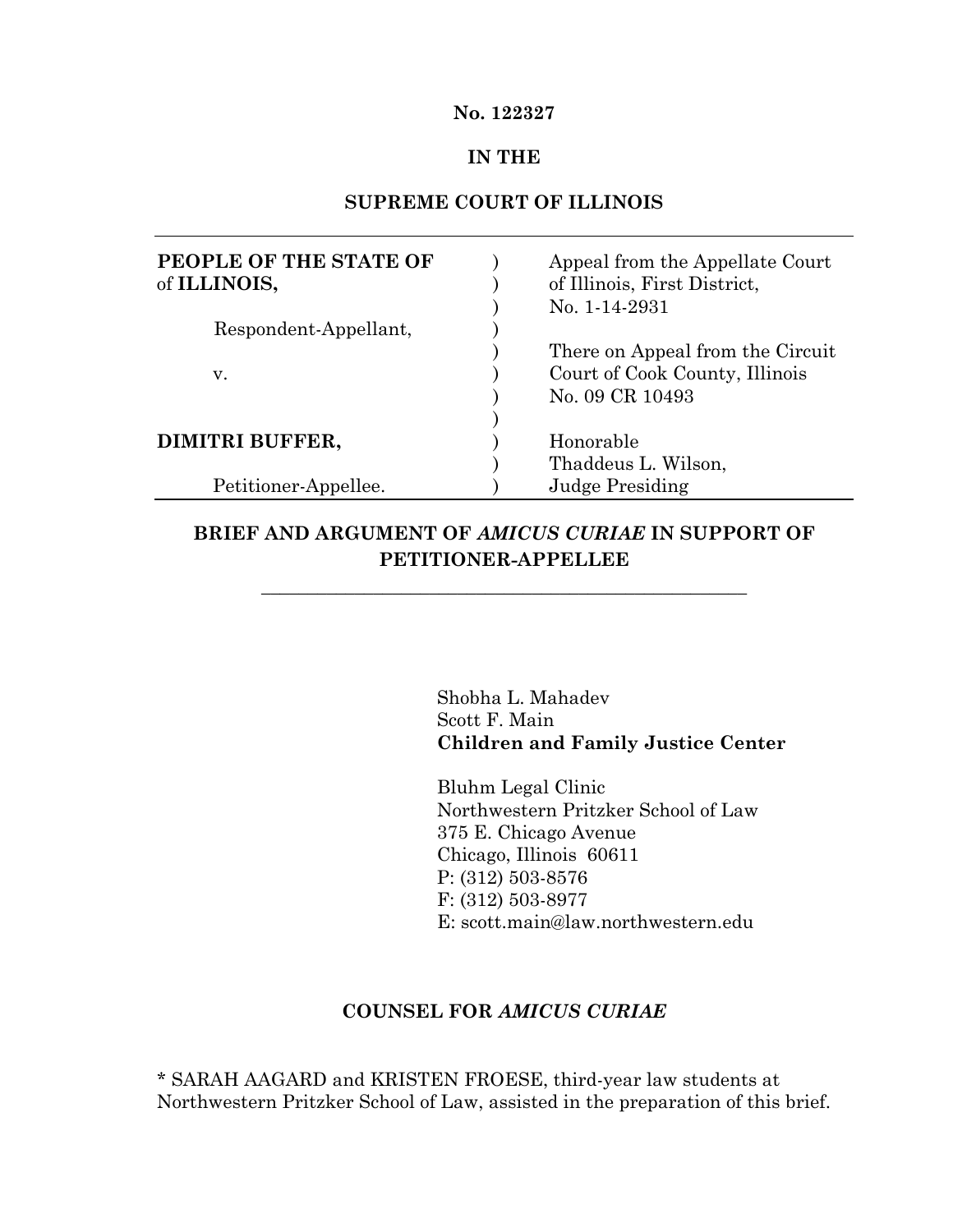# POINTS AND AUTHORITIES

| Any Sentence Imposed on a Youth Under the Age of 18 that<br>I.<br>Precludes a "Meaningful Opportunity to Obtain Release" is<br>Unconstitutional Because Children are Redeemable.  4                  |
|------------------------------------------------------------------------------------------------------------------------------------------------------------------------------------------------------|
|                                                                                                                                                                                                      |
|                                                                                                                                                                                                      |
|                                                                                                                                                                                                      |
|                                                                                                                                                                                                      |
|                                                                                                                                                                                                      |
|                                                                                                                                                                                                      |
|                                                                                                                                                                                                      |
|                                                                                                                                                                                                      |
| $State\ v.\ Null,\ 836\ N.W.2d\ 41\ (Iowa\ 2012)7$                                                                                                                                                   |
|                                                                                                                                                                                                      |
|                                                                                                                                                                                                      |
| Because incarceration is particularly harmful to children,<br>A.<br>lengthy sentences that fail to provide meaningful opporutnity for<br>release based on demonstrated maturity are constitutionally |
|                                                                                                                                                                                                      |
| Evelyn J. Patterson, The Dose-Response of Time Served in Prison on Mortality:                                                                                                                        |
| U.S. Dept. of Justice, Nat. Inst. of Corrections, Correctional Health Care:<br>Addressing the Needs of Elderly, Chronically Ill, and Terminally Ill Inmates                                          |
| Spaulding et al., Prisoner Survival Inside and Outside of the Institution:<br><i>Implications for Health–Care Planning</i> (2011) 173 Am. J. Epidemiology 479.8                                      |
|                                                                                                                                                                                                      |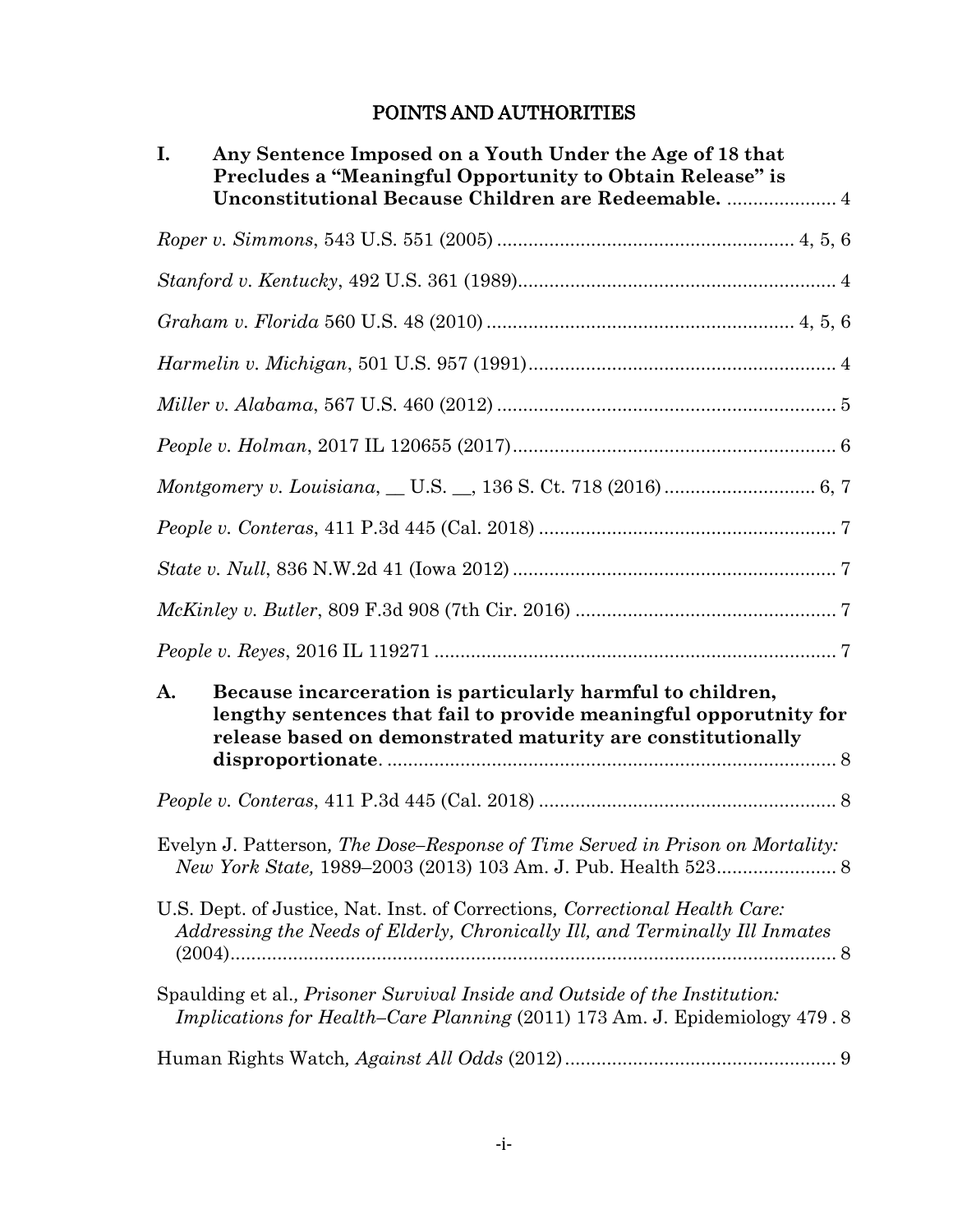| H. Ted Rubin, <i>Return Them to Juvenile Court</i> , Campaign for Youth Justice,                                                                                                                                       |
|------------------------------------------------------------------------------------------------------------------------------------------------------------------------------------------------------------------------|
| Civil Justice Clinic, Quinnipiac University School of Law & Allard K.<br>Lowenstein International Human Rights Clinic, Yale Law School, Youth<br>Matters: A Second Look for Connecticut's Children Serving Long Prison |
| The U.S. Department of Justice, Report of the Attorney General's National Task                                                                                                                                         |
| Nicole R. Nugent, Topical Review: The Emerging Field of Epigenetics: Informing<br>Models of Pediatric Trauma and Physical Health, J. of Pediatric Psychology,                                                          |
| <b>B.</b><br>Juveniles are more likely to be rehabilitated before the end of<br>their legnthy sentences, diminishing the underlying justifications                                                                     |
| Human Rights Watch, "When I Die, They'll Send Me Home:" Youth Sentenced to                                                                                                                                             |
|                                                                                                                                                                                                                        |
| Laurence Steinberg & Elizabeth S. Scott, Less Guilty by Reason of Adolescence:<br>Developmental Immaturity, Diminished Responsibility, and the Juvenile                                                                |
| Laurence Steinberg, Give Adolescents the Time and Skills to Mature, and Most                                                                                                                                           |
| Research on Pathways to Desistance: December 2012 Update, Models for Change<br>-13                                                                                                                                     |
|                                                                                                                                                                                                                        |
|                                                                                                                                                                                                                        |
| The U.S. Department of Justice, Report of the Attorney General's National Task                                                                                                                                         |
|                                                                                                                                                                                                                        |
| U.N. General Assembly, United Nations Standard Minimum Rules for the<br>Administration of Juvenile Justice ("The Beijing Rules") (1985) 14                                                                             |
| U.N. Convention on Rights of the Child art. 37(b) Res 44/25, Annex, U.N.<br>GAOR, 44 <sup>th</sup> Sess., Supp. No. 49, U.N. Doc. A/44/49 (Nov. 20, 1989)  14                                                          |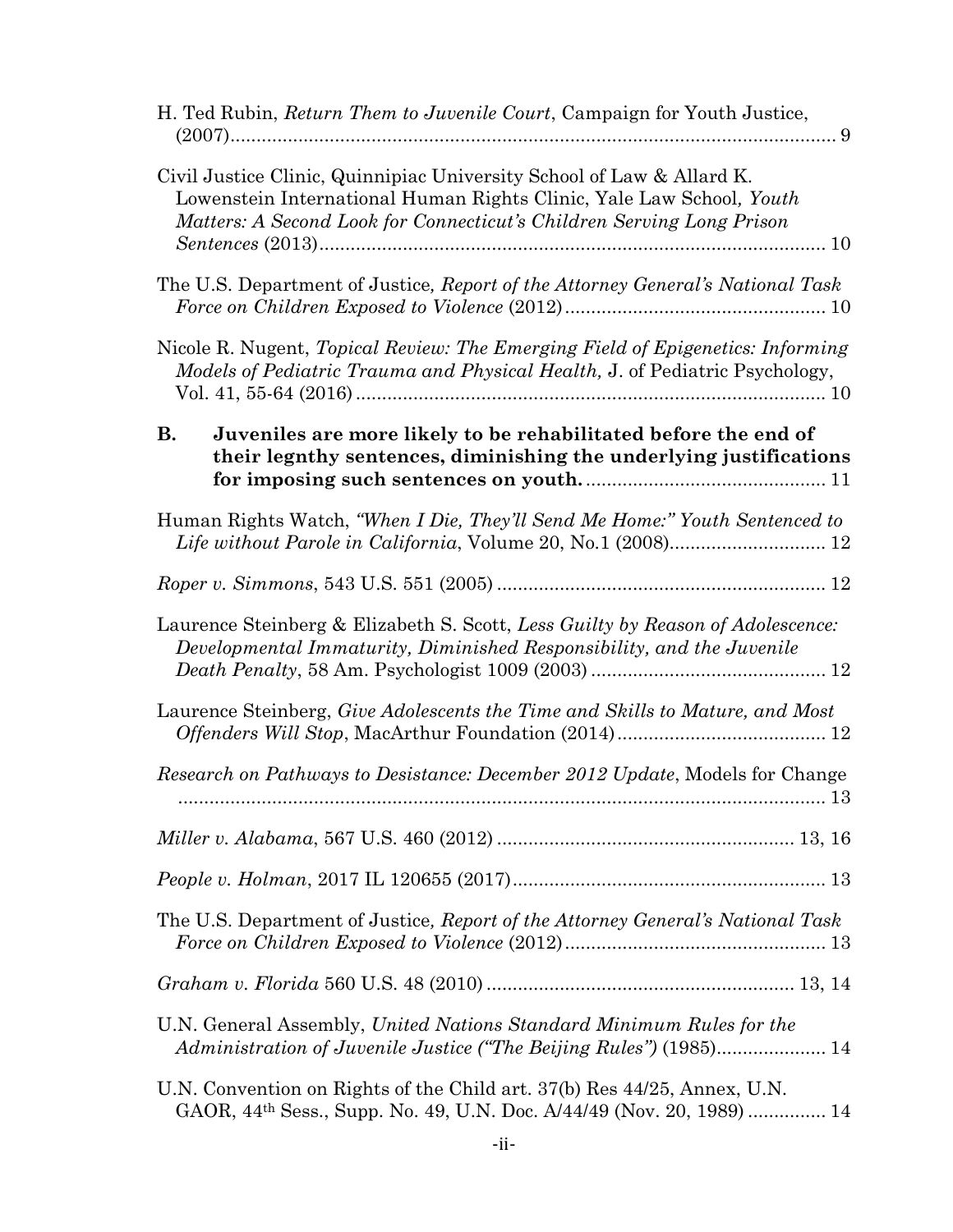|                | U.N., Treaty Series, vol. 1577, p. 3; depository notifications C.N.                                                                                       |  |
|----------------|-----------------------------------------------------------------------------------------------------------------------------------------------------------|--|
|                | Connie de la Vega et. al., Cruel and Unusual: U.S. Sentencing Practices in a<br>Global Context, Univ. of San Francisco School of Law's Center for Law and |  |
|                | Committee on the Elimination of Racial Discrimination, Concluding<br>Observations of the United States (May 8, 2008), U.N. Doc.                           |  |
|                |                                                                                                                                                           |  |
| $\mathbf{C}$ . | Illinois should join its sister states and conclude that sentences<br>like Mr. Buffer's 50 years, imposed on a 16-year-old, violates the                  |  |
|                |                                                                                                                                                           |  |
|                |                                                                                                                                                           |  |
|                |                                                                                                                                                           |  |
|                | $\emph{People v. Conteras, 411 P.3d 445 (Cal.~2018)18}$                                                                                                   |  |
|                |                                                                                                                                                           |  |
|                | Sam v. State, 401 P.3d 834 (Wyo. 2017), cert. denied, S. Ct. _, No. 17-952,                                                                               |  |
|                |                                                                                                                                                           |  |
|                |                                                                                                                                                           |  |
|                |                                                                                                                                                           |  |
|                |                                                                                                                                                           |  |
|                |                                                                                                                                                           |  |
|                |                                                                                                                                                           |  |
| D.             |                                                                                                                                                           |  |
|                |                                                                                                                                                           |  |
|                |                                                                                                                                                           |  |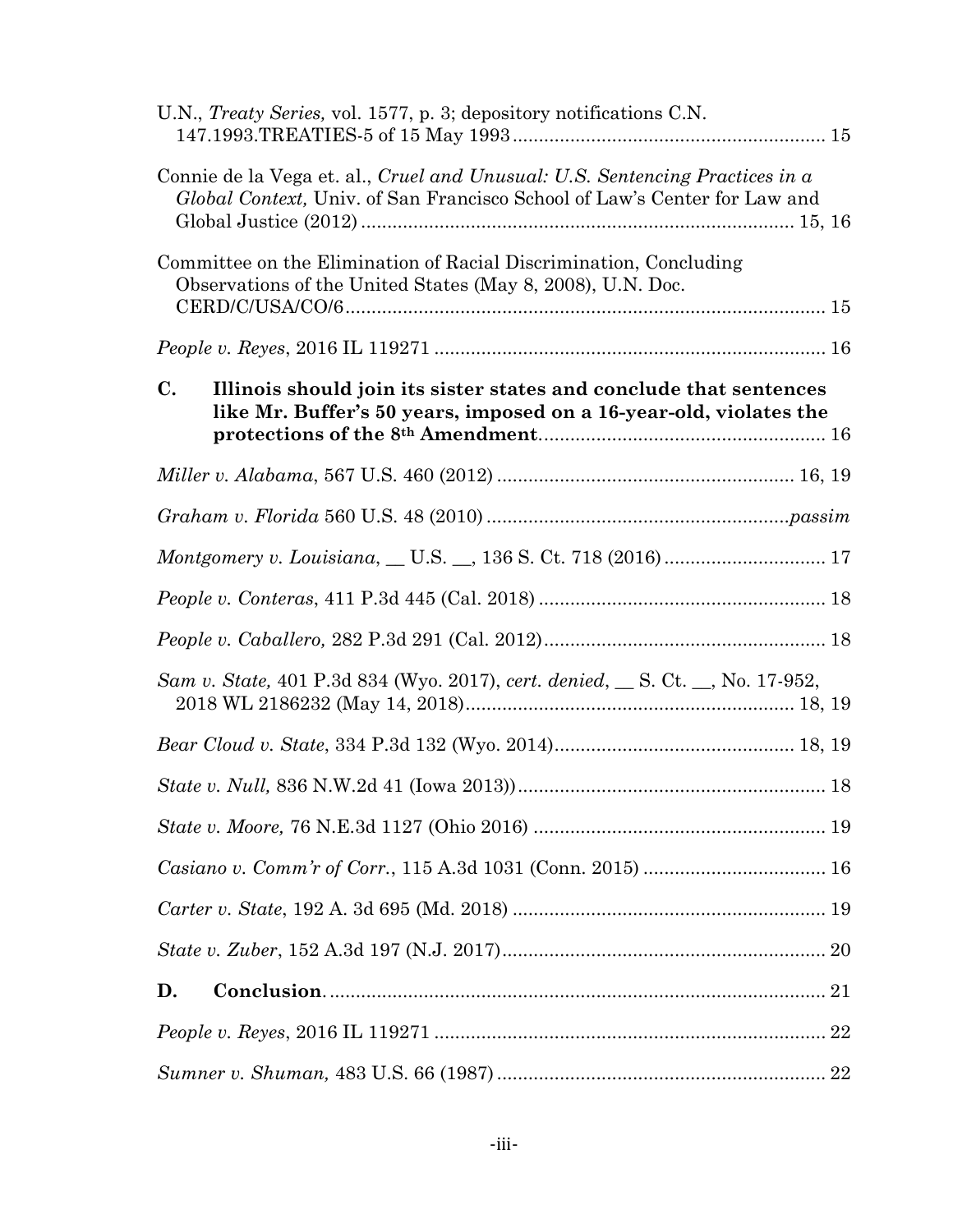| II. | Illinois' Sentencing Structure – Which, at the Time of this<br>Offense, Treated a 16-Year-Old the Same as an Adult - is Contrary<br>to the Core Principles of <i>Miller</i> and                                                                                                                                                                                                                           |  |
|-----|-----------------------------------------------------------------------------------------------------------------------------------------------------------------------------------------------------------------------------------------------------------------------------------------------------------------------------------------------------------------------------------------------------------|--|
|     | J.D.B. v. North Carolina, 131 S. Ct. 2394                                                                                                                                                                                                                                                                                                                                                                 |  |
|     |                                                                                                                                                                                                                                                                                                                                                                                                           |  |
|     |                                                                                                                                                                                                                                                                                                                                                                                                           |  |
|     |                                                                                                                                                                                                                                                                                                                                                                                                           |  |
|     |                                                                                                                                                                                                                                                                                                                                                                                                           |  |
|     |                                                                                                                                                                                                                                                                                                                                                                                                           |  |
|     |                                                                                                                                                                                                                                                                                                                                                                                                           |  |
|     | People ex rel. Bradley v. Illinois State Reformatory, 148 Ill. 413 (1894)23                                                                                                                                                                                                                                                                                                                               |  |
| A.  | By abandoning indeterminate sentencing, eliminating the ability<br>to earn day-for-day good time credit against such sentences, and<br>requiring an additional 25 years-to-life for use of a firearm<br>during the course of the offense on top of a mandatory minimum,<br>Illinois has made irrelevant the meaningful consideration of<br>youth in imposing impermissibly - and now unconstitutionally - |  |
|     |                                                                                                                                                                                                                                                                                                                                                                                                           |  |
|     |                                                                                                                                                                                                                                                                                                                                                                                                           |  |
|     |                                                                                                                                                                                                                                                                                                                                                                                                           |  |
|     |                                                                                                                                                                                                                                                                                                                                                                                                           |  |
|     |                                                                                                                                                                                                                                                                                                                                                                                                           |  |
|     | .26                                                                                                                                                                                                                                                                                                                                                                                                       |  |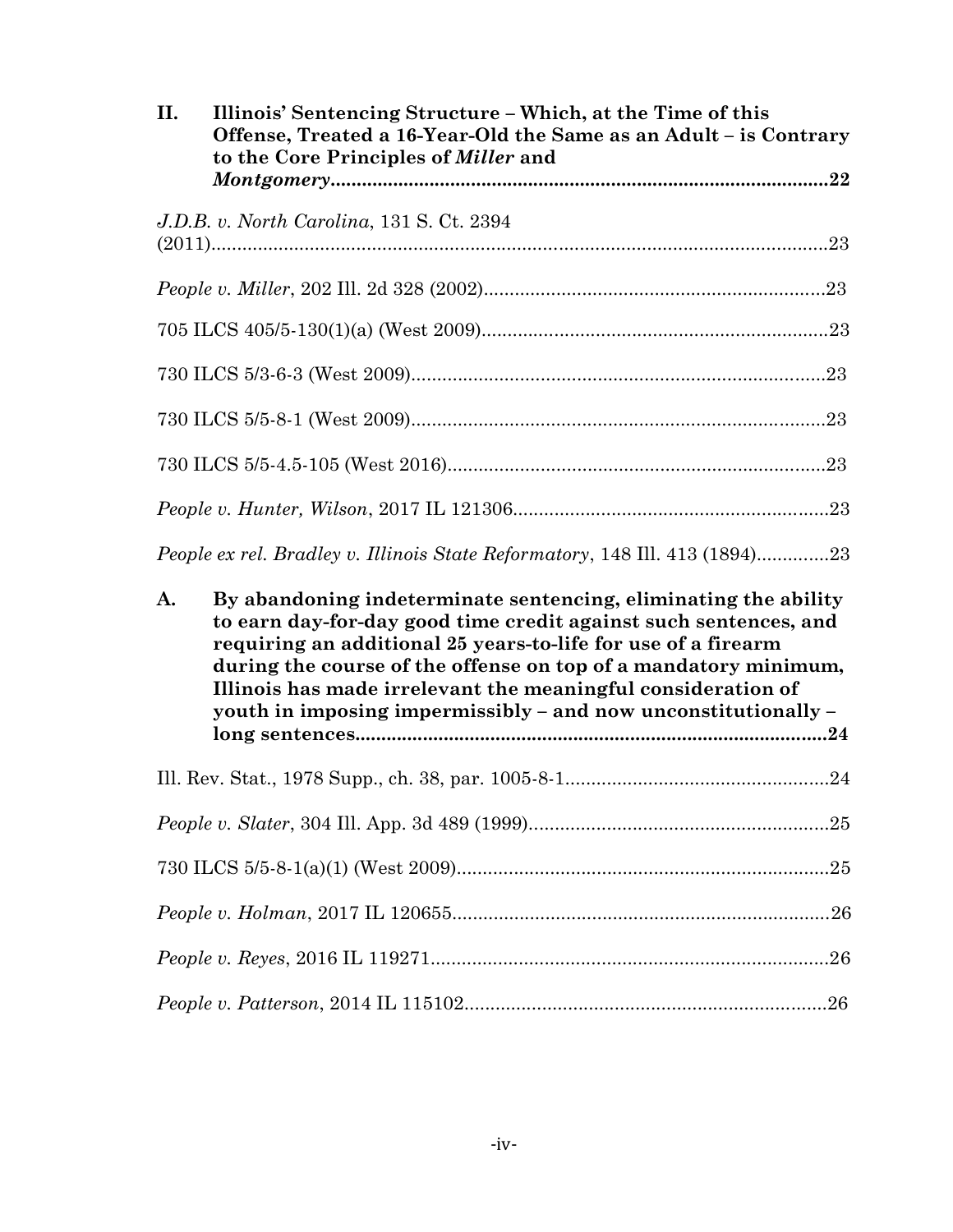| The Illinois legislature has failed to create a meaningful<br>В.<br>opportunity for review of a juvenile's sentence. Accordingly, this<br>Court must act in the resultant void and overturn Mr. Buffer's |  |
|----------------------------------------------------------------------------------------------------------------------------------------------------------------------------------------------------------|--|
|                                                                                                                                                                                                          |  |
|                                                                                                                                                                                                          |  |
|                                                                                                                                                                                                          |  |
|                                                                                                                                                                                                          |  |
|                                                                                                                                                                                                          |  |
|                                                                                                                                                                                                          |  |
|                                                                                                                                                                                                          |  |
|                                                                                                                                                                                                          |  |
|                                                                                                                                                                                                          |  |
|                                                                                                                                                                                                          |  |
|                                                                                                                                                                                                          |  |
|                                                                                                                                                                                                          |  |
|                                                                                                                                                                                                          |  |
|                                                                                                                                                                                                          |  |
|                                                                                                                                                                                                          |  |
|                                                                                                                                                                                                          |  |
|                                                                                                                                                                                                          |  |
|                                                                                                                                                                                                          |  |
|                                                                                                                                                                                                          |  |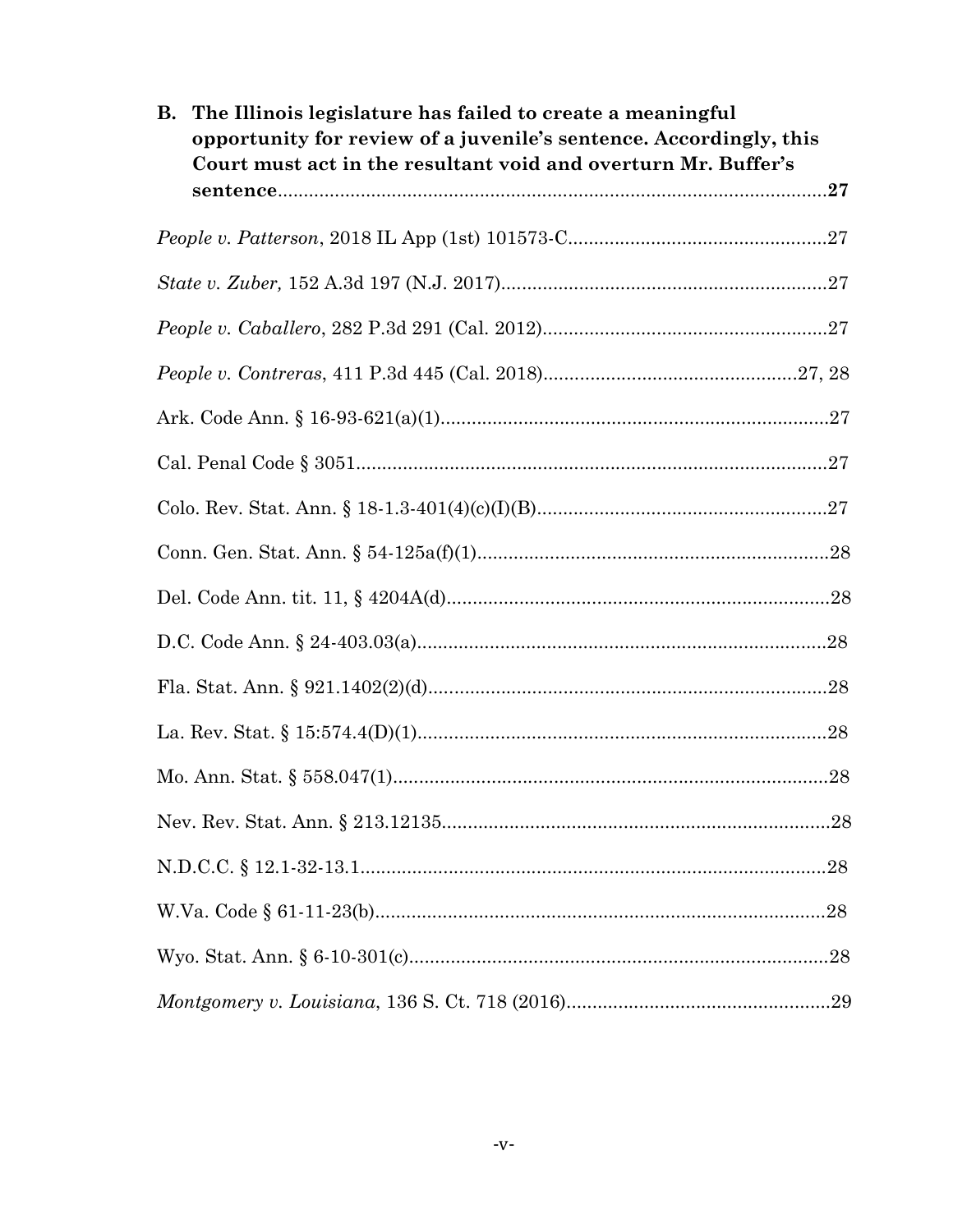#### **IDENTITY AND INTEREST OF AMICI CURIAE**

*Amici Curiae*, Children and Family Justice Center, et al., work on behalf of children and youthful offenders involved in the child welfare, juvenile, and criminal justice systems.<sup>1</sup> *Amici* understand that youth are fundamentally different from adults in ways that reduce their culpability and accordingly, require different treatment from the criminal justice system, specifically in sentencing. This state has long recognized – just as this Court has long held – "that age is not just a chronological fact but a multifaceted set of attributes that carry constitutional significance." *People v. Holman*, 2017 IL 120655, ¶44.

The United States Supreme Court has recognized these categorical differences in a series of cases where it has determined that youth lack maturity, are especially vulnerable to outside influences due to their lack of control over their situations, and that juveniles' characters are not fully formed, giving them a greater capacity to show remorse and be rehabilitated. *See Roper v. Simmons*, 543 U.S. 551 (2005); *Graham v. Florida*, 560 U.S. 48 (2010); *Miller v. Alabama*, 567 U.S. 460 (2012); *Montgomery v. Louisiana*, 136 S. Ct. 718 (2016). Thus, having already banned the death penalty and life without parole for non-homicide offenses, the Court concluded that the penological justifications for life without parole collapse in light of the distinctive attributes of youth and banned life sentences for all but the rare

 $\overline{a}$ 

<sup>&</sup>lt;sup>1</sup> A full list of amici and statements of interest are attached as Appendix A.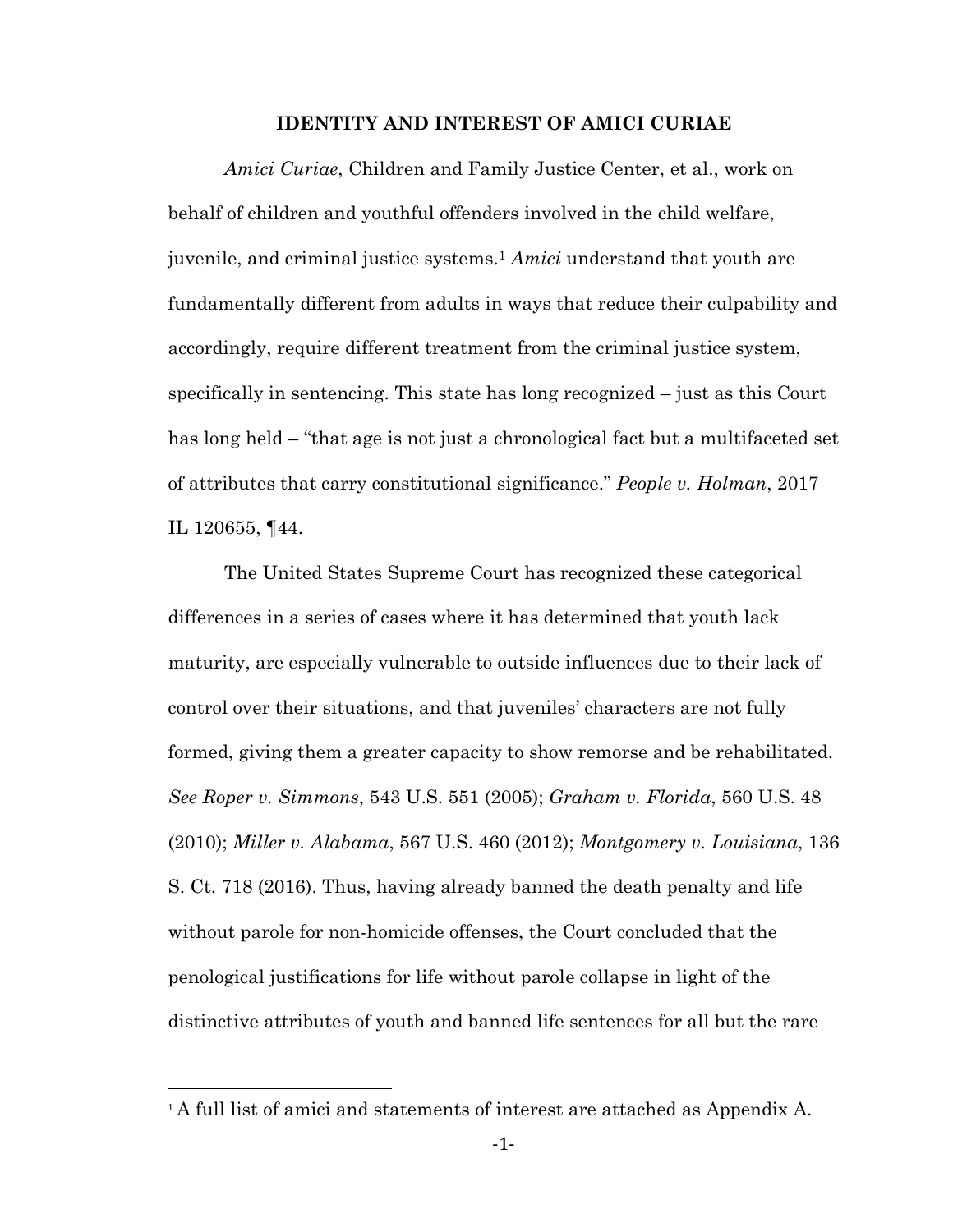juvenile offender whose crime reflects irreparable corruption. *Montgomery*, 136 S. Ct. at 734. Sentencing practices and empirical research have continued to evolve since *Roper* and have continued to demonstrate that lengthy sentences are inappropriate for youth.

A little more than one year ago, this Court recognized the sweeping and substantive nature of the change brought forth by the U.S. Supreme Court in *Miller*. *Holman*, 2017 IL 120655, ¶44 (adopting a broad reading of *Miller*). The *Holman* decision, perhaps, telegraphed the relief that should be accorded Mr. Buffer. *Id.* at ¶45 ("Because *Miller* is retroactive. . . all juveniles, whether they were sentenced after [§5-4.5-105 – requiring youthspecific factors be considered in mitigation and granting judges ability to depart from mandatory firearm enhancements – became effective], or before that, should receive the same treatment at sentencing") (internal citation omitted). In so concluding, the *Holman* Court cited approvingly *People v. Ortiz*, 2016 IL App (1st) 133294, which found *Miller* applies to a 60-year sentence imposed on a juvenile. What this Court declared all youth should be afforded, is the relief granted to Mr. Buffer by the appellate court in this case. *People v. Buffer*, 2017 IL App (1st) 142931,  $\P$ 72 (remanding "for resentencing in accordance with section 5-4.5-105 of the Code"). Dimitri Buffer's 50-year sentence offers no meaningful opportunity for release and constitutes a *de facto* life sentence in violation of the Eighth Amendment's categorical protections for youth*. Amici* urge this Court to affirm the appellate court's

-2-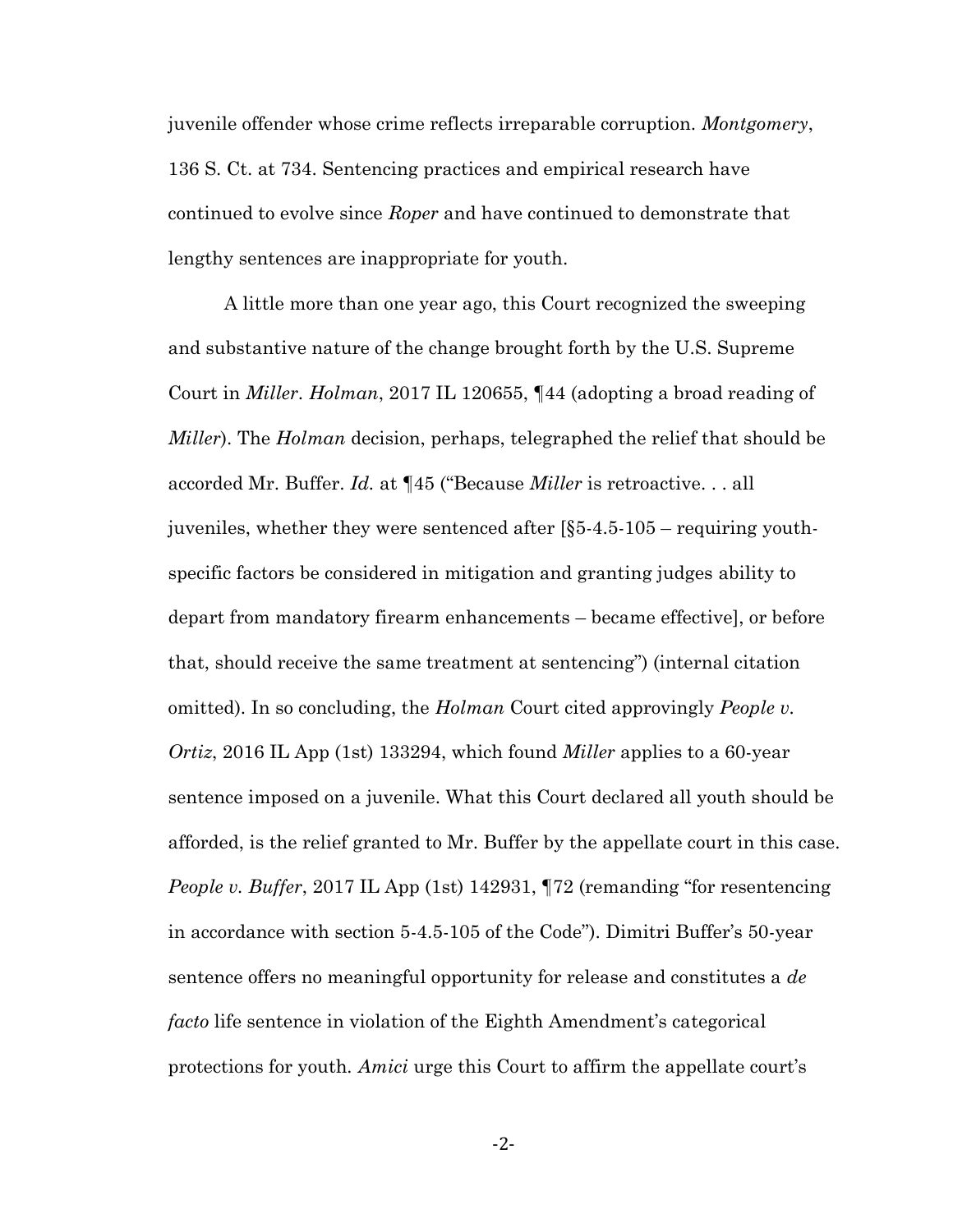decision remanding Mr. Buffer's case for a resentencing hearing in accordance with precepts and principles of *Graham, Miller,* and *Montgomery*.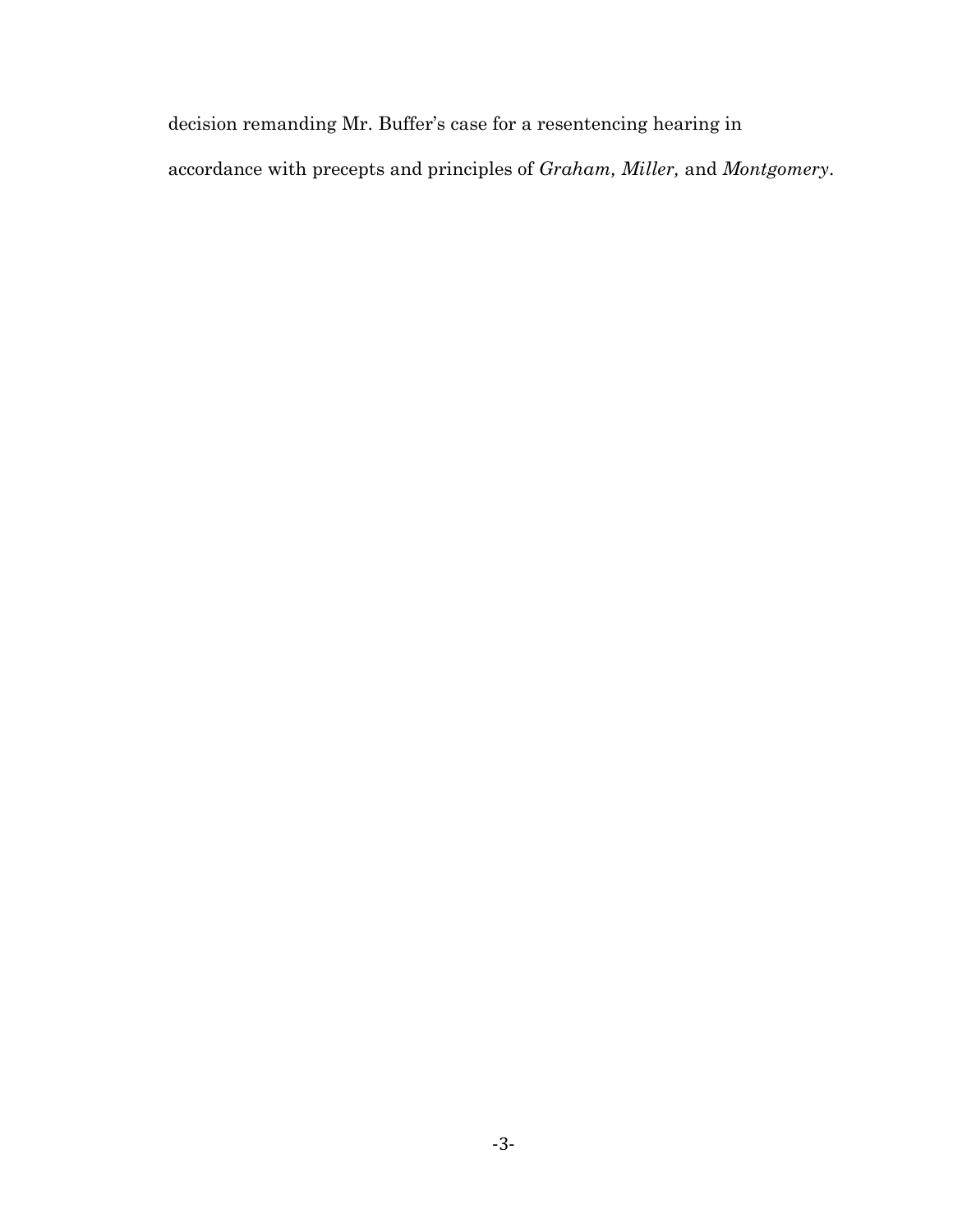**I. Any Sentence Imposed on a Youth Under the Age of 18 that Precludes a "Meaningful Opportunity to Obtain Release" is Unconstitutional Because Children are Redeemable.** 

In *Roper*, *Graham*, *Miller*, and *Montgomery*, the U.S. Supreme Court recast the fundamental principles governing how children interact with, and experience outcomes within, the criminal justice system. Rather than beginning from the premise that children who commit serious offenses are amoral or irredeemable, these cases rest upon the understanding that children are different than adult offenders and are, by their nature, redeemable.

In these landmark decisions, the Court placed categorical limits on the severity of punishments that may be imposed on children under the age of 18 at the time of the offense. In *Roper v. Simmons*, the Court announced a categorical ban on the death penalty for all juveniles. 543 U.S. 551, 567, 574 (2005) (abrogating *Stanford v. Kentucky*, 492 U.S. 361 (1989), which had rejected such a categorical ban). It did so because "it would be misguided to equate the failings of a minor with those of an adult, for a greater possibility exists that a minor's character deficiencies will be reformed." *Id.* at 570. Five years later, in *Graham v. Florida*, the Court placed a categorical ban on juvenile sentences of life without parole for non-homicide offenses. 560 U.S. 48, 74 (2010) (departing from *Harmelin v. Michigan*, 501 U.S. 957 (1991), and its progeny, which had created different standards of review for capital and non-capital cases). The *Graham* Court found no meaningful distinction

-4-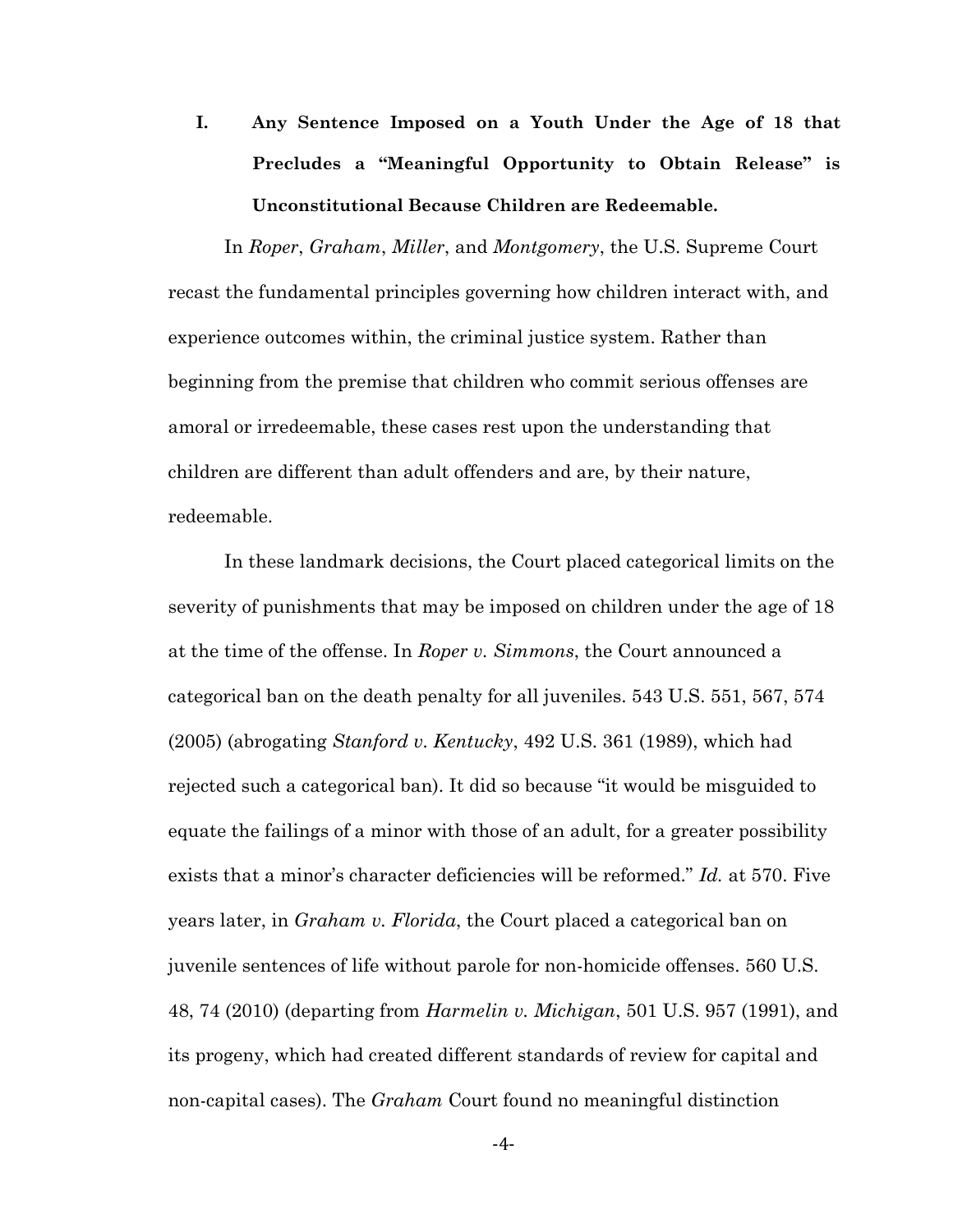between a sentence of death and a sentence of life without the possibility of parole for juveniles, given that both sentences overlooked juveniles' fundamental potential for redemption. *Id.* at 69 (describing life without parole, like the death penalty, as a sentence which "alters the offender's life by a forfeiture that is irrevocable"). In barring life without parole sentences for juveniles convicted of non-homicide offenses, *Graham* held that because children's personalities are still developing and capable of change, the imposition of an irrevocable penalty that afforded no opportunity for release was developmentally incongruous and constitutionally disproportionate. *Miller v. Alabama* expanded and expounded upon this new understanding.

In *Miller*, the Court categorically banned mandatory life without parole sentences for all children under 18—*even* those convicted of serious homicide offenses. The Court's holding, grounded "not only on common sense . . . but on science and social science," concluded that a child's "transient rashness, proclivity for risk, and inability to assess consequences . . . both lessened a child's 'moral culpability' and enhanced the prospect that, as the years go by and neurological development occurs, his 'deficiencies will be reformed.'" *Miller*, 567 U.S. at 472 (quoting *Graham*, 560 U.S. at 68-69 (quoting *Roper*, 543 U.S. at 570)). Perhaps most importantly, this Court emphasized that "none of what [*Graham*] said about children . . . is crime-specific." *Miller*, 567 U.S. at 473. In other words, none of *Graham*'s ardently expressed faith in children's redemptive potential could be swept

-5-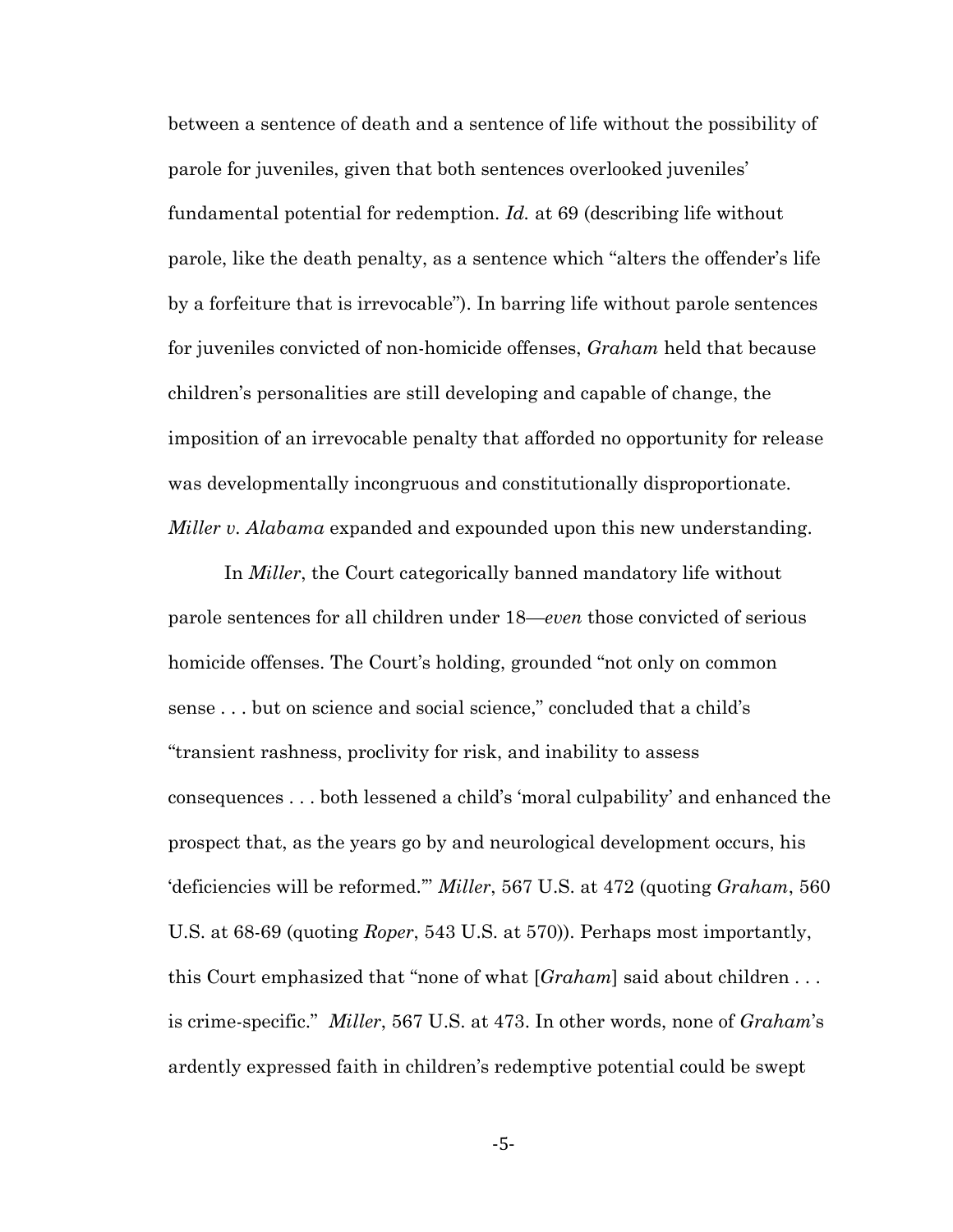aside simply on the basis of the severity of a child's offense. *See People v. Holman*, 2017 IL 120655, ¶40 (noting the Supreme Court's "far-reaching commentary about the diminished culpability of juvenile defendants, which is neither crime- nor sentence-specific").

The Court reinforced its holding in *Miller* in *Montgomery v. Louisiana*, \_\_ U.S.\_\_*,* 136 S. Ct. 718, 732 (2016) (holding that *Miller* was a substantive change in law and therefore retroactive), underscoring that, even if a court considers age before sentencing an individual to die in prison, that sentence still violates the Eighth Amendment for a youth "whose crime reflects unfortunate yet transient immaturity." *Id.* at 734 (citing *Roper*, 543 U.S. at 573) (internal quotation marks omitted). Any life sentence that fails to consider whether the sentenced individual demonstrates "irreparable corruption," "permanent incorrigibility," or "irretrievable depravity," and does not afford a "meaningful opportunity to obtain release based on demonstrated maturity and rehabilitation" is unconstitutional. *Id.* at 734-35; *see also Graham*, 560 U.S. at 75.

A sentence that forswears the rehabilitative ideal and all but guarantees death in prison is the functional equivalent to life without the possibility of parole, regardless of the label. Courts cannot circumvent the categorical ban on life without parole sentences for juveniles by imposing a term-of-years sentence that, while avoiding the label of "life without parole," otherwise denies individuals, "hope for some years of life outside prison

-6-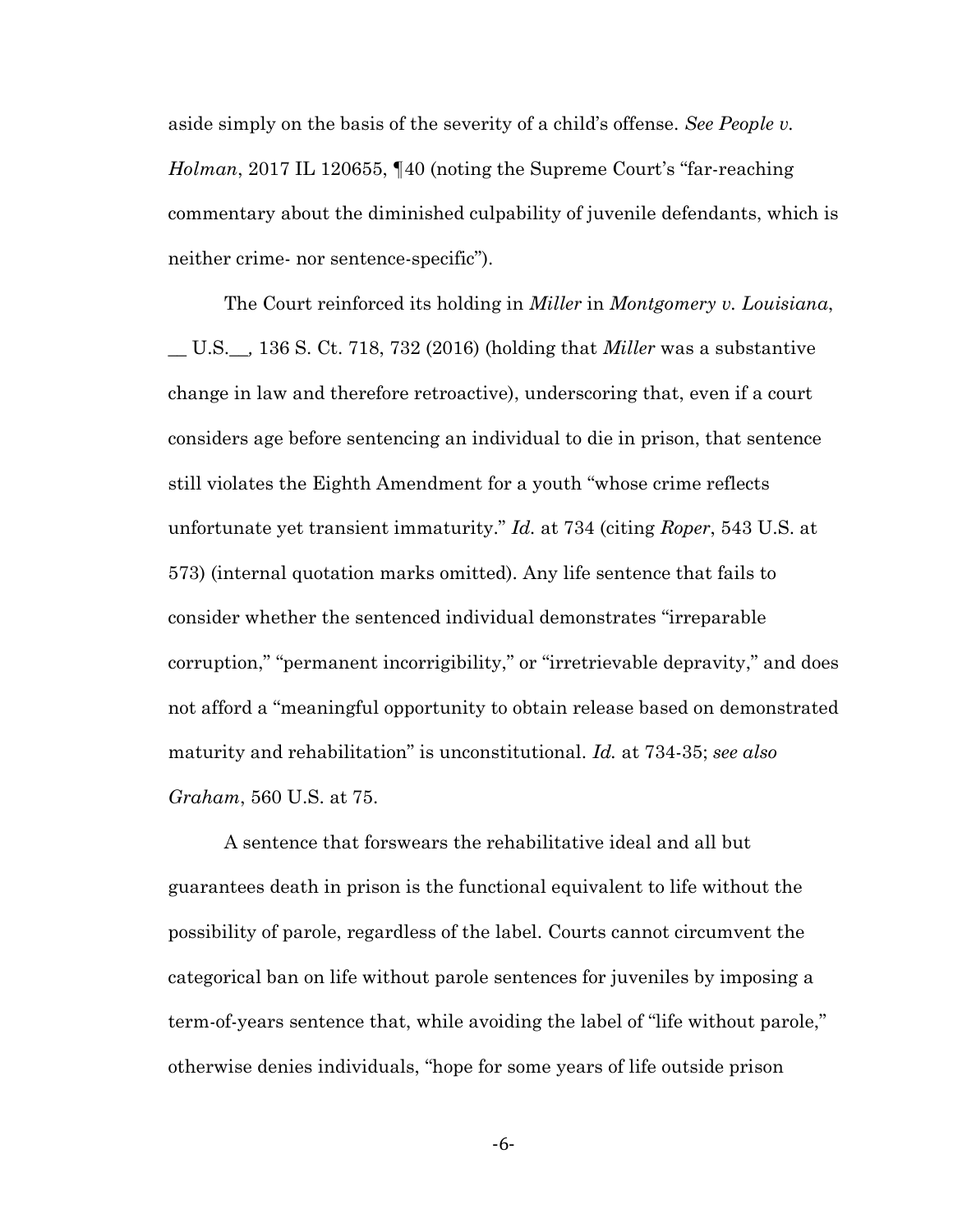walls." *Montgomery*, 136 S. Ct. at 737. State supreme courts and federal circuit courts have acknowledged that—when applied to youth**—**lengthy term-of-years sentences violate the Eighth Amendment where such sentences fail to provide for a meaningful opportunity for release. *See People v. Conteras*, 411 P.3d 445 (Cal. 2018); *State v. Null*, 836 N.W.2d 41, 72 (Iowa 2013); *McKinley v. Butler*, 809 F.3d 908 (7th Cir. 2016); *see also*, *People v. Reyes*, 2016 IL 119271 (finding 16-year-old defendant's 89-year sentence unconstitutional under *Miller* where such sentence was a mandatory, "*de facto*," life sentence).

Here, where Mr. Buffer will not be released until he has served 50 years in prison, debating whether he will have a "meaningful opportunity" to obtain release "based on demonstrated maturity and rehabilitation" is an exercise in futility; there is little question that such a lengthy sentence does not, by its nature, permit such an inquiry. Rather, Mr. Buffer will continue to serve his time decades beyond the point at which he has matured and become rehabilitated. In all likelihood he will suffer the physical and psychological effects of spending many years in prison, including the significant possibility that, given these deleterious effects of incarceration, he will die before he can be released. Even if he does survive his incarceration, his sentence all but ensures that he will be unable to pursue the endeavors normally associated with a meaningful and productive life in society—graduating from high school, going to college or vocational school, building and having a career,

-7-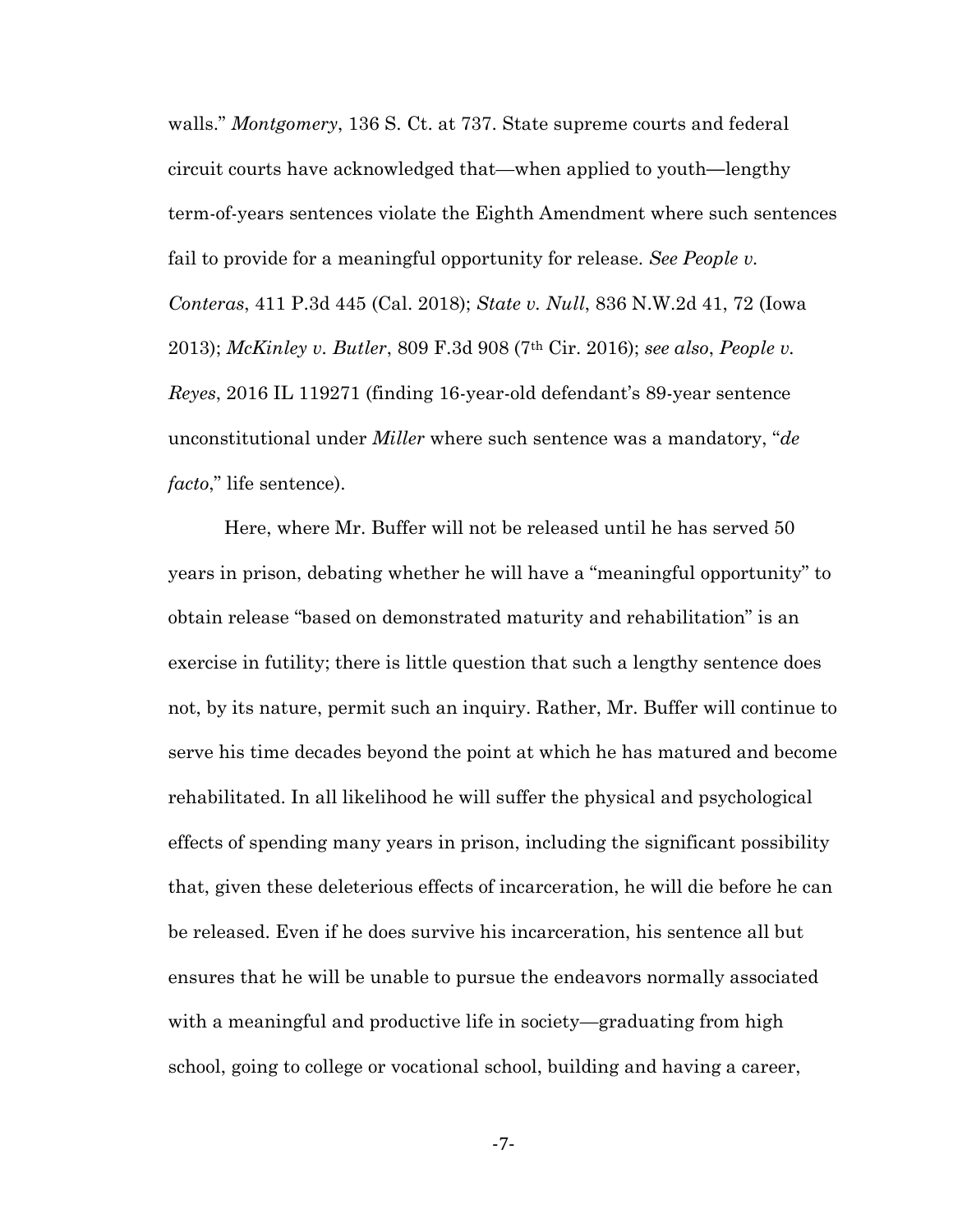raising a family, caring for elderly family members, and contributing to his community. A 50-year sentence is, in every relevant aspect, a life sentence; while arguably more "survivable" than the 89-year sentence that was the subject of this Court's analysis in *Reyes*, such sentence will similarly deprive Mr. Buffer of a meaningful life outside of prison walls. Thus, Mr. Buffer's 50 year sentence is a *de facto* life sentence and is contrary to the dictates of *Miller* and *Montgomery*. This Court should, therefore, find that Mr. Buffer's sentence violates the Eighth Amendment.

## **A. Because incarceration is particularly harmful to children, lengthy sentences that fail to provide meaningful opportunity for release based on demonstrated maturity are constitutionally disproportionate.**

Although studies indicate that life expectancy is reduced for incarcerated individuals generally (*See, e.g., People v. Contreras*, 411 P.3d 445, 450 (Cal 2018) *citing* Patterson*, The Dose–Response of Time Served in Prison on Mortality: New York State, 1989–2003* (2013) 103 Am. J. Pub. Health 523, 526 [finding each year of incarceration correlated with a 15.6 percent increase in odds of death for parolees and a two-year decline in life expectancy]; *U.S. Dept. of Justice, Nat. Inst. of Corrections, Correctional Health Care: Addressing the Needs of Elderly, Chronically Ill, and Terminally Ill Inmates* (2004) 9–10 [stresses of incarceration intensify the health problems of elderly inmates and accelerate aging processes]; Spaulding et al*., Prisoner Survival Inside and Outside of the Institution: Implications for Health–Care Planning* (2011) 173 Am. J. Epidemiology 479, 484 [currently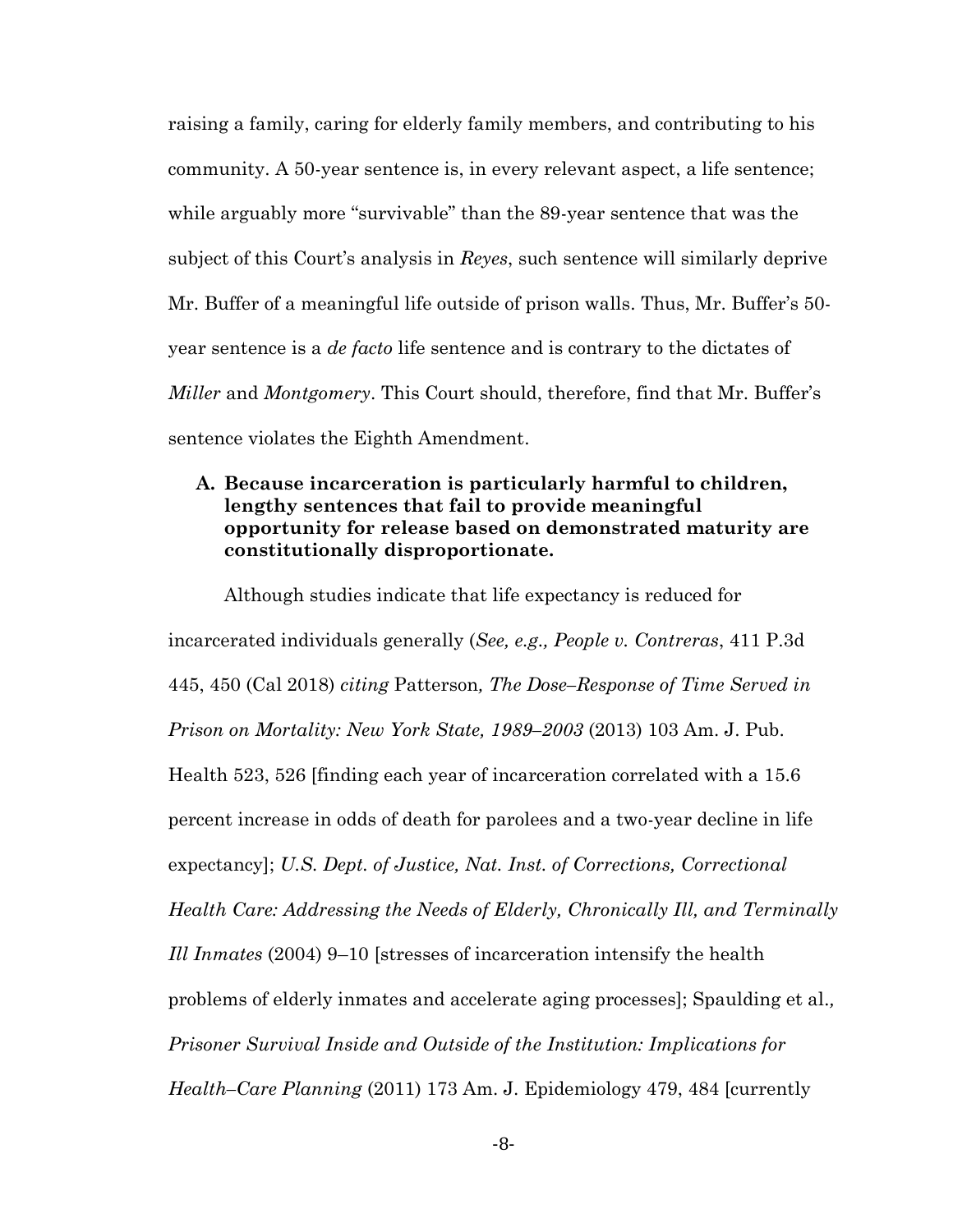and formerly incarcerated individuals in Georgia have "overall heightened mortality ... over 15 years of follow-up relative to the general Georgia population," with significant differences by race, gender, and time incarcerated]), whether or not a child will actually die in prison is not a sufficient or appropriate measure for determining whether a particular sentence passes constitutional muster. In comparison to adults, juveniles experience disparate effects while in prison, both mentally and physically. Human Rights Watch, *Against All Odds* at 45 (2012) available at http://www.fairsentencingforyouth.org/wp/wp-

content/uploads/2009/04/Against-All-Odds.pdf. Juveniles are especially vulnerable to abuse by other inmates and staff, and to depression and suicide. *Id.* Juveniles' lack of brain development results in their special vulnerability in adult prison. Studies have shown that "youth held in adult facilities are eight times more likely to commit suicide, five times more likely to report being a victim of rape, twice as likely to report being beaten by staff and 50 percent more likely to be attacked with a weapon." H. Ted Rubin, Campaign for Youth Justice, *Return Them to Juvenile Court*, 12-13 (2007). In a study conducted by Human Rights Watch that interviewed hundreds of incarcerated juveniles, it was found that almost every youth had raised issues of sexual assault and had suffered physical violence in prison. Human Rights Watch at 15.

The psychological effects of prison on youth are especially onerous.

-9-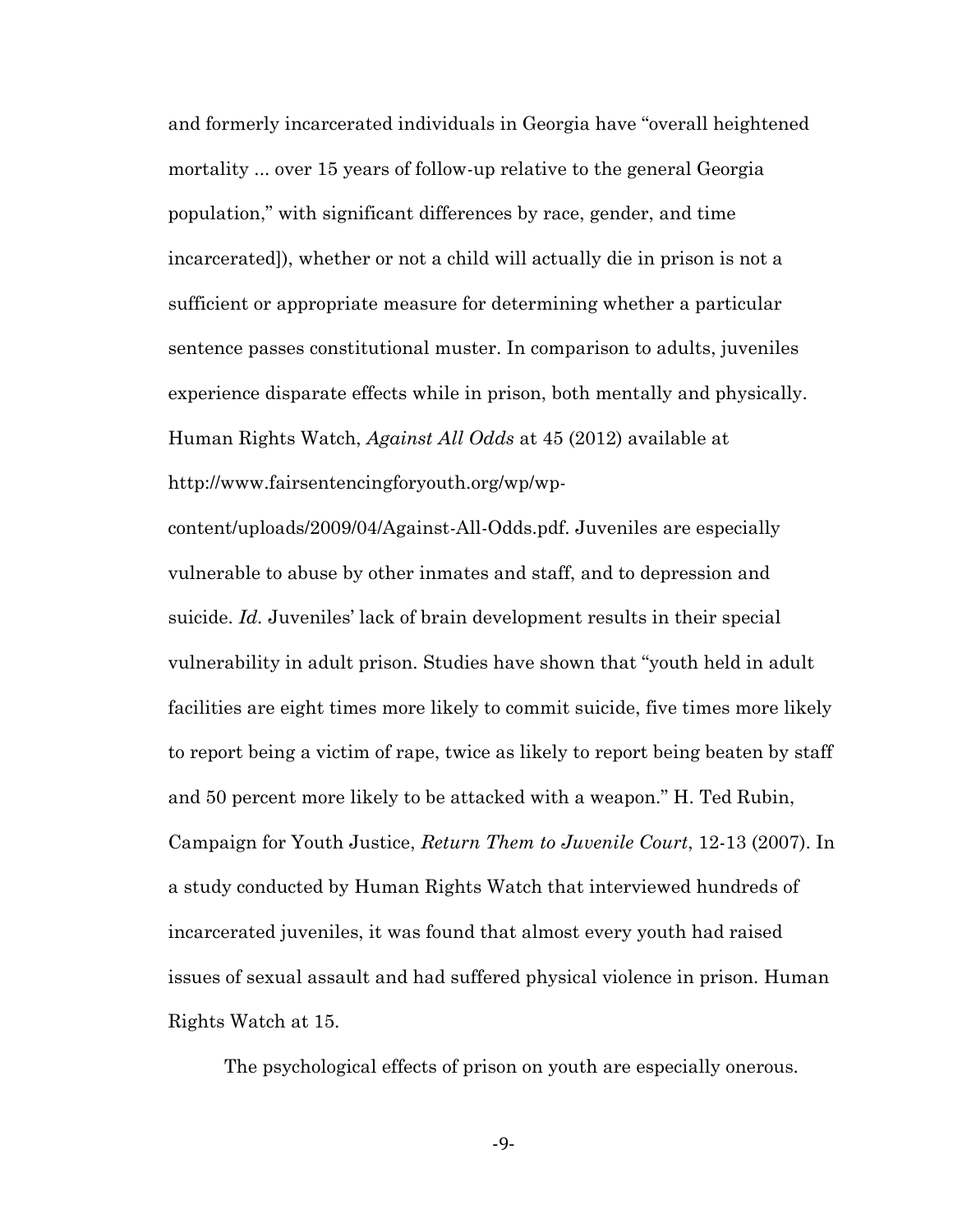Most youth entering prison have been exposed to violence in their lives and are likely to be grappling with this trauma while in prison, making them susceptible to "chronic health and psychological problems related to trauma and severe victimization, which puts them at higher risk of suicide." Civil Justice Clinic, Quinnipiac University School of Law & Allard K. Lowenstein International Human Rights Clinic, Yale Law School, *Youth Matters: A Second Look for Connecticut's Children Serving Long Prison Sentences* at 19 (2013). Adult staff who are uneducated in child mental health may use disciplinary tactics such as isolation, which has been demonstrated to exacerbate mental health issues in youth. *Id.* Youth placed in solitary confinement are shown to experience paranoia, anxiety, and depression, even if only for a very short period of time, and youth who experience extended terms of isolation are the most at risk of attempting suicide. The U.S. Department of Justice, *Report of the Attorney General's National Task Force on Children Exposed to Violence* at 178 (2012).

Thus, considering life expectancy tables alone, or the fact that youth may ostensibly seem better adapted for prison, having spent their lives there since young ages, does not paint a complete picture of the harm suffered by these young people. Moreover, emerging research has demonstrated that early adolescent "traumatic experiences evoke . . . changes that persist into adulthood and are associated with both deleterious psychological and physical health outcomes." Nicole R. Nugent, *Topical Review: The Emerging* 

-10-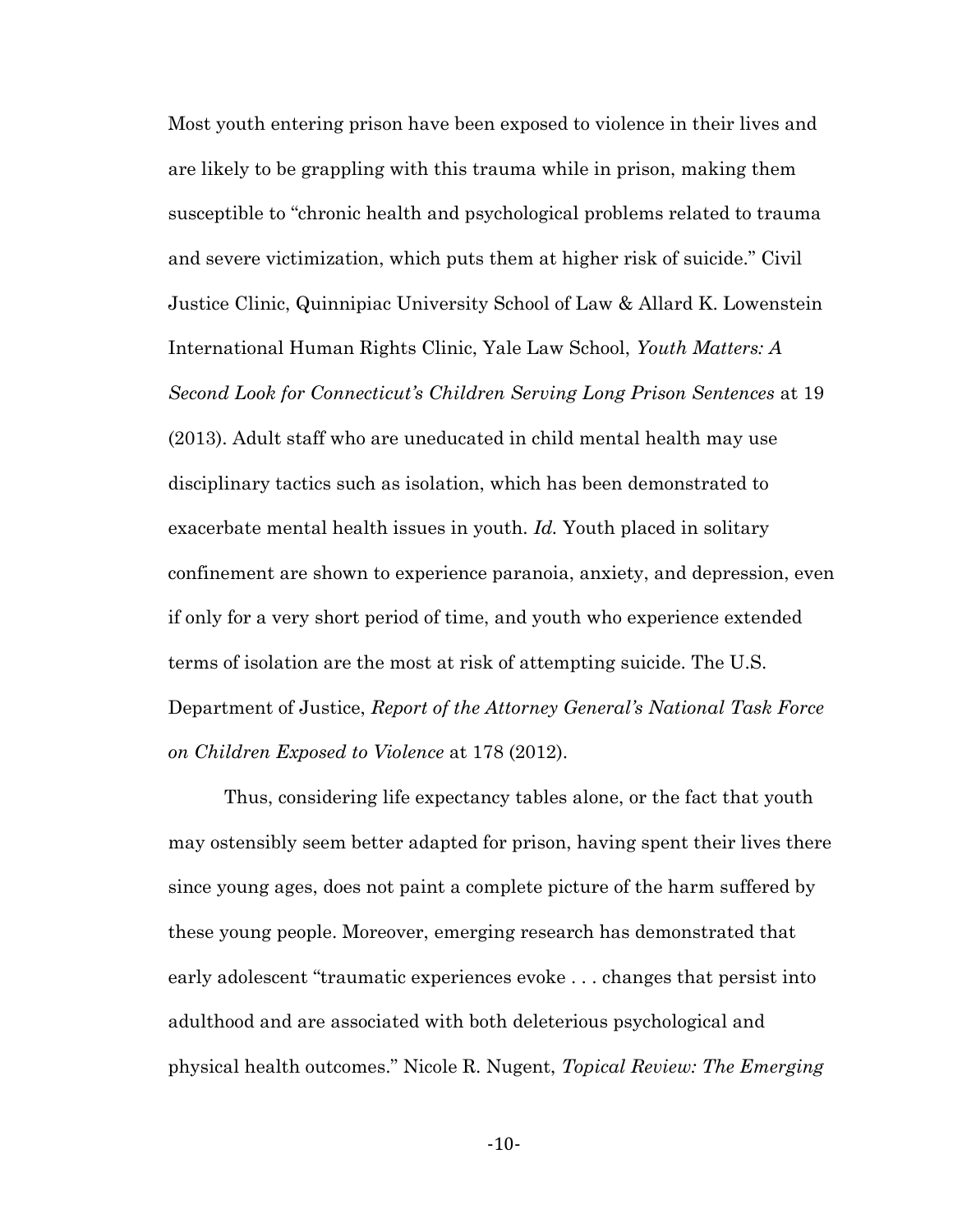*Field of Epigenetics: Informing Models of Pediatric Trauma and Physical Health*, J. of Pediatric Psychology, Vol. 41, 55-64 (2016) at 60. This research has demonstrated negative health effects regardless of whether or not the individual demonstrates clinically significant PTSD symptoms. *Id*. Therefore, it is fair to say that a youth incarcerated from childhood and subjected to decades in prison, face psychological and physical health challenges that may last the rest of their lives.

As a result, for purposes for determining what sentence will allow a youth a "meaningful opportunity for release," it makes little sense for any court to simply guess at whether a child will survive a given sentence. Rather, given the rationales of *Graham*, *Miller*, and *Montgomery* and the reality of incarceration and the irreversible harm it causes—especially for a child—a better question is whether the principles and penological goals underpinning those decisions are met by a particular sentence. A sentence that ignores the fact that Mr. Buffer will, in all probability, have long been rehabilitated before his possible date of release, condemns him to physical and mental trauma and abuse for decades beyond the point at which he is likely to reoffend, and that has long-since exacted the degree of retribution and incapacitation demanded for a tragic act resulting in the loss of life is contrary to central holdings of *Miller* and *Montgomery*.

**B. Juveniles are more likely to be rehabilitated before the end of their lengthy sentences, diminishing the underlying justifications for imposing such sentences on youth.**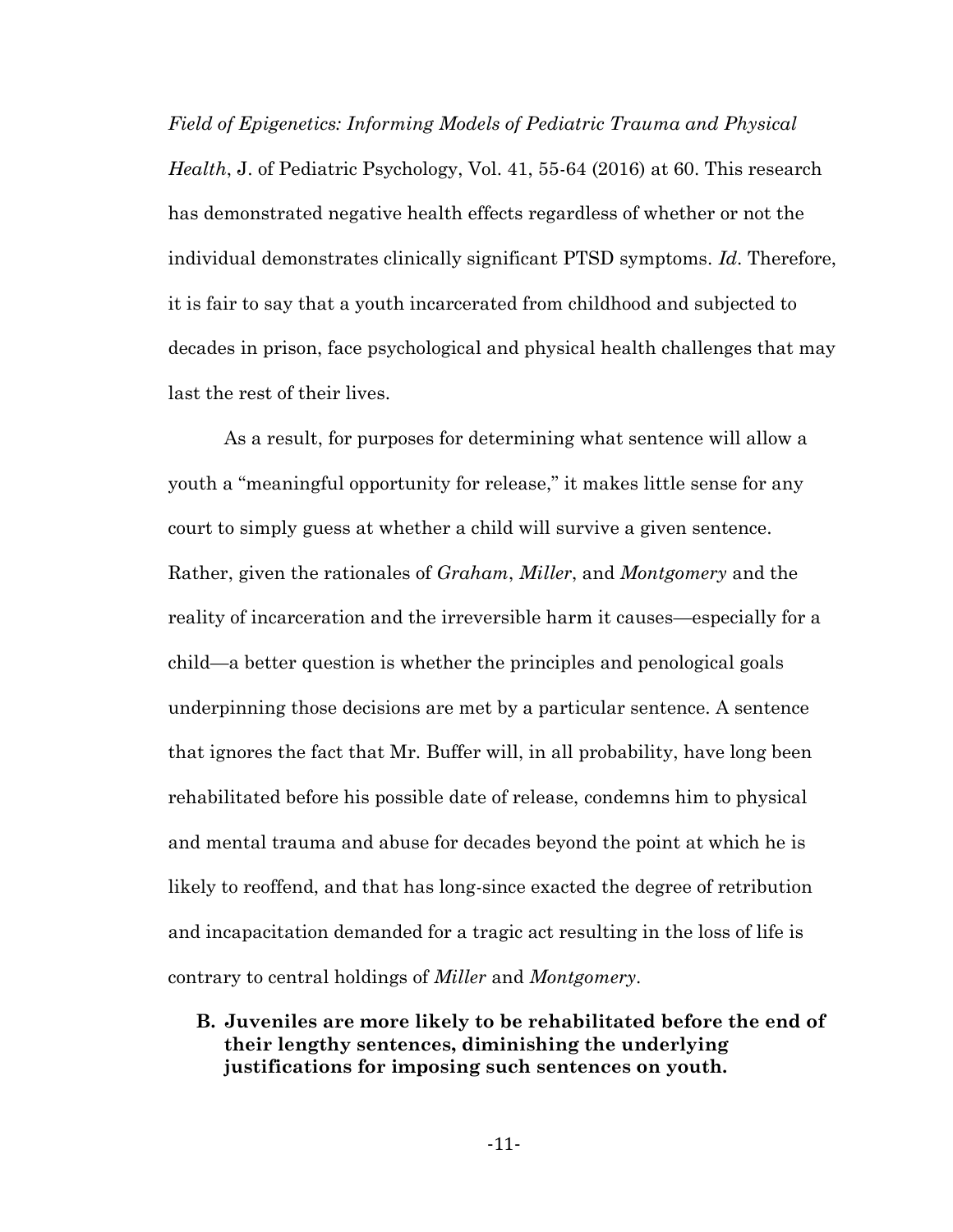Young people possess an extraordinary ability to reform and mature. In fact, "[o]nly a relatively small proportion of adolescents who experiment in risky or illegal activities develop entrenched patterns of problem behavior that persist into adulthood." Human Rights Watch, *"When I Die, They'll Send Me Home:" Youth Sentenced to Life without Parole in California*, Volume 20, No.1 at 46 (2008). The U.S. Supreme Court has recognized that "[f]or most teens, [risky or antisocial] behaviors are fleeting; they cease with maturity as individual identity becomes settled. Only a relatively small proportion of adolescents who experiment in risky or illegal activities develop entrenched patterns of problem behavior that persist into adulthood." *Roper*, 543 U.S. at 570 (second alteration in original) (quoting Laurence Steinberg & Elizabeth S. Scott, *Less Guilty by Reason of Adolescence: Developmental Immaturity, Diminished Responsibility, and the Juvenile Death Penalty*, 58 Am.

Psychologist 1009, 1014 (2003)). In a study of over thirteen hundred juvenile offenders, "even among those individuals who were high-frequency offenders at the beginning of the study, the majority had stopped these behaviors by the time they were 25." Laurence Steinberg, *Give Adolescents the Time and Skills to Mature, and Most Offenders Will Stop*, MacArthur Foundation, at 3 (2014) *available at* 

http://www.pathwaysstudy.pitt.edu/documents/MacArthur%20Brief%20Give %20Adolescents%20Time.pdf. In other words, most juvenile offenders would no longer be a public safety risk once they reached their mid-twenties, let

-12-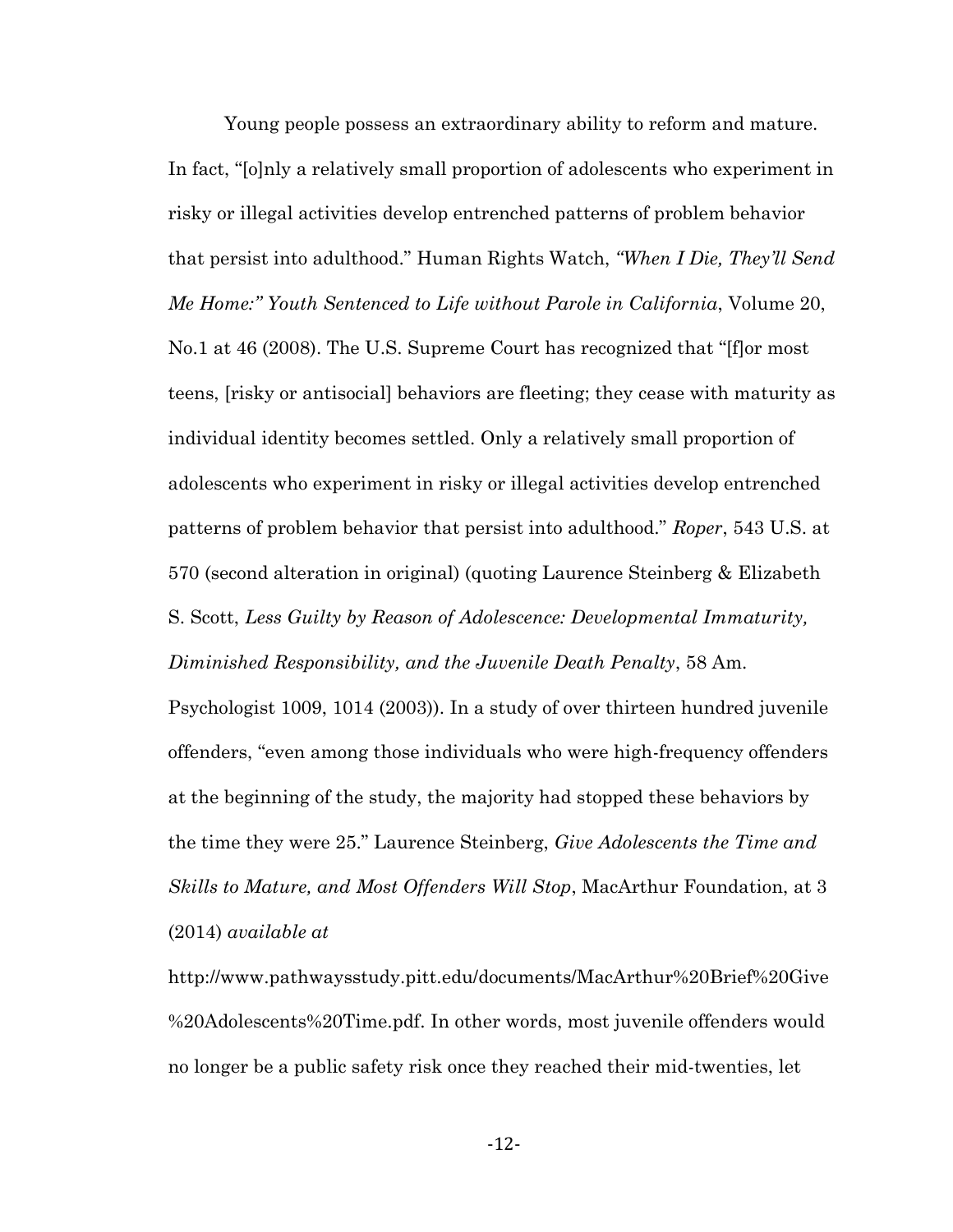alone later in life. Because juveniles are apt to outgrow their antisocial and criminal behavior as they mature into adults, review of the juvenile's maturation and rehabilitation should begin relatively early in the juvenile's sentence, and their progress should be assessed regularly. *See, e.g.*, *Research on Pathways to Desistance: December 2012 Update*, Models for Change, at 4, *available at* http://www.modelsforchange.net/publications/357 (finding that, of the more than 1,300 serious offenders studied for a period of seven years, only approximately 10% report continued high levels of antisocial acts. The study also found that "it is hard to determine who will continue or escalate their antisocial acts and who will desist," as "the original offense . . . has little relation to the path the youth follows over the next seven years").

Both the Supreme Court's and this Court's jurisprudence regarding juvenile sentencing recognize the unique ability of young people to be rehabilitated and reformed. *Miller*, 567 U.S. at 478; *Holman*, 2017 IL 120655, ¶35. According to the U.S. Department of Justice, "[n]o juvenile offender should be treated as an adult. . . . [S]entencing [juveniles] to harsh punishments that ignore and diminish their capacity to grow must be replaced or abandoned." The U.S. Department of Justice, *Report of the Attorney General's National Task Force on Children Exposed to Violence* at 23 (2012). In *Graham*, the Court highlighted that life without parole "is an especially harsh punishment for a juvenile offender. Under this sentence a juvenile offender will on average serve more years and a greater percentage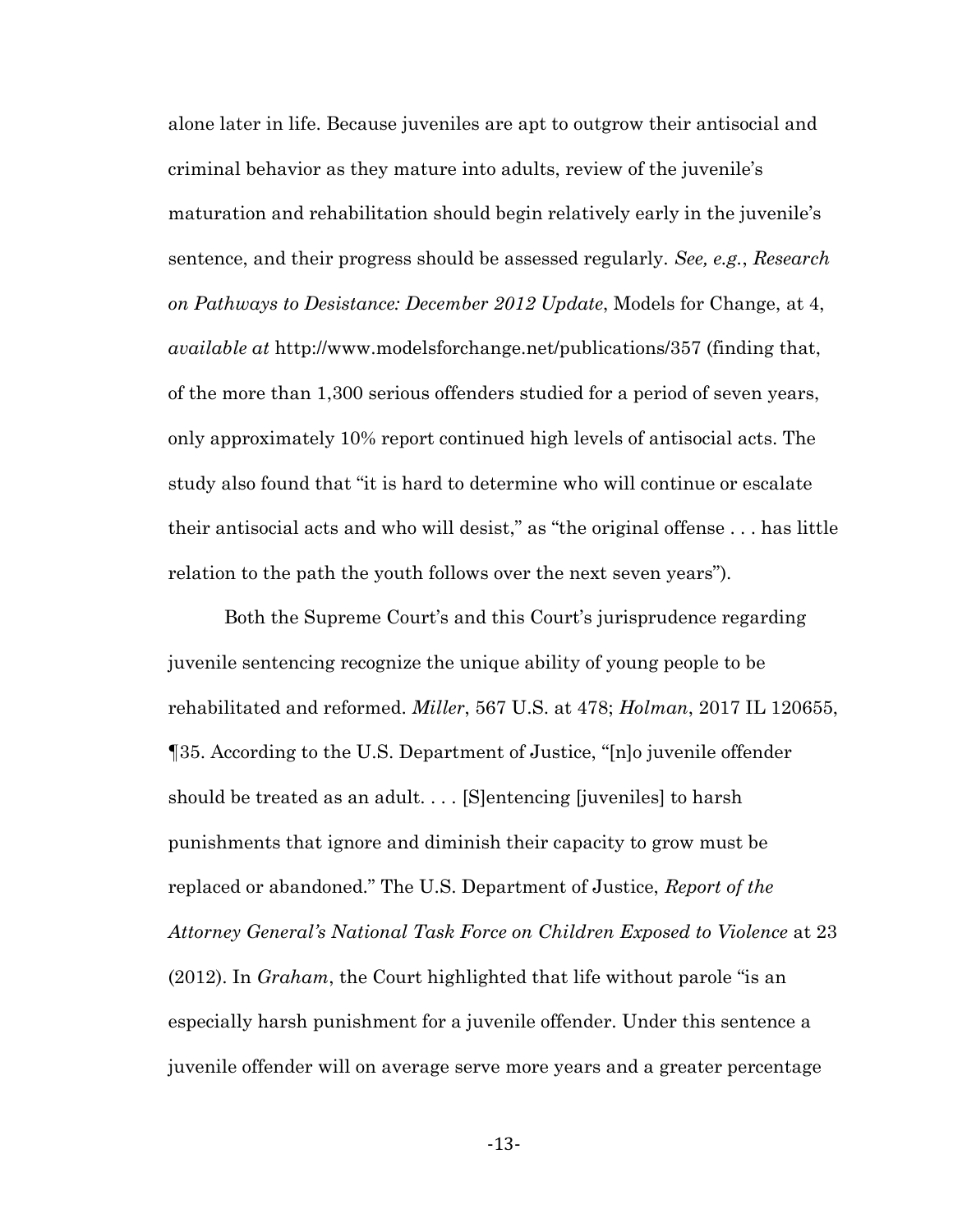of his life in prison than an adult offender," ultimately concluding that, "[m]aturity can lead to that considered reflection which is the foundation for remorse, renewal, and rehabilitation" and juveniles "should not be deprived of the opportunity to achieve maturity of judgment and self-recognition of human worth and potential." 560 U.S. at 70, 79.

Twenty years prior to the Supreme Court's decision in *Roper*, the global community began efforts to recognize and protect youth in their interactions with the carceral state. The United Nations Standard Minimum Rules for the Administration of Juvenile Justice (known as the "Beijing Rules"), adopted in 1985, has acknowledged the capability of young people to change and the importance of rehabilitation in incarceration. UN General Assembly, *United Nations Standard Minimum Rules for the Administration of Juvenile Justice ("The Beijing Rules")* (1985). The Rules state that juvenile incarceration should be avoided if at all possible, and when it is implemented, should be used to help youth "assume socially constructive and productive roles in society" and services should be provided "in the interest of their wholesome development." *Id*. §§ 26.1–26.3. The Convention on the Rights of the Child ("CRC"), a human rights treaty ratified by every country except the United States, also states that "the arrest, detention or imprisonment of a child . . . shall be used only as a measure of last resort and for the shortest appropriate period of time." U.N. Convention on Rights of the Child art. 37(b) Res 44/25, Annex, U.N. GAOR, 44th Sess., Supp. No. 49, U.N. Doc. A/44/49

-14-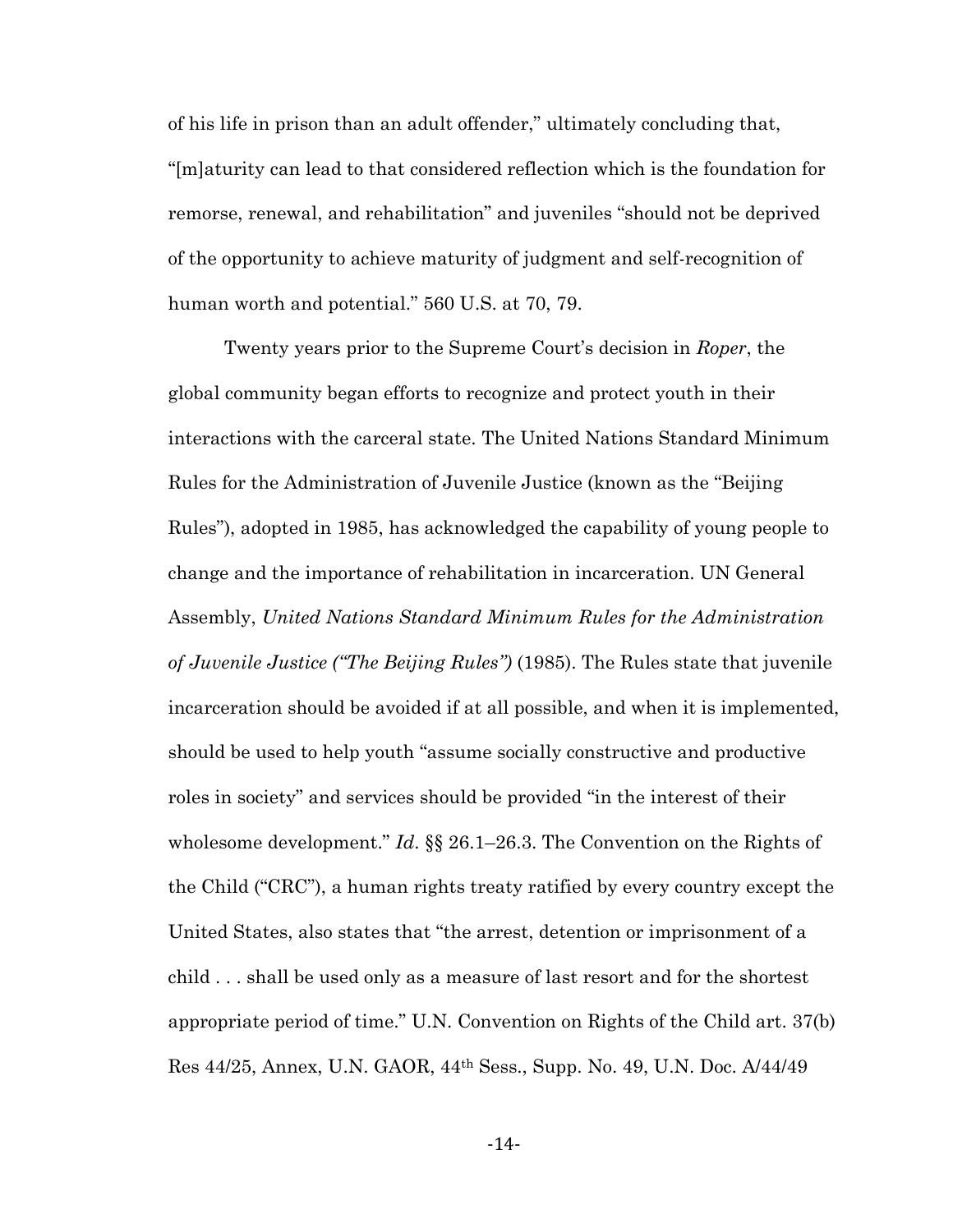(Nov. 20, 1989); U.N., *Treaty Series,* vol. 1577, at 3; depository notifications C.N. 147.1993. TREATIES-5 of 15 May 1993 *available at* https://treaties.un.org/doc/Publication/MTDSG/Volume%20I/Chapter%20IV/I V-11.en.pdf.

The United States is the only country in the world to sentence juveniles to life without parole, and the majority of the world (65%), limits all sentences of juveniles to 20 years or less. Connie de la Vega, et. al. *Cruel and Unusual: U.S. Sentencing Practices in a Global Context*, Univ. of San Francisco School of Law's Center for Law and Global Justice at 9 (2012). The CRC states that children under the age of eighteen should not be subject to "capital punishment [ ]or life imprisonment without possibility of release." CRC art. 37(a). The Committee on the Elimination of Racial Discrimination has concluded that "[i]n light of the disproportionate imposition of life imprisonment without parole against young offenders, including children, belonging to racial, ethnic and national minorities, the Committee considers that the persistence of such sentencing is incompatible with article of 5(a) of the Convention." Committee on the Elimination of Racial Discrimination, Concluding Observations of the United States (May 8, 2008), ¶ 21, U.N. Doc. CERD/C/USA/CO/6. This reasoning can be analogously applied to a long term-of-years sentence that is functionally equivalent of life without parole. Ultimately, from an international perspective, the disproportionately long punishments that American children face "lack a rehabilitative purpose" and

-15-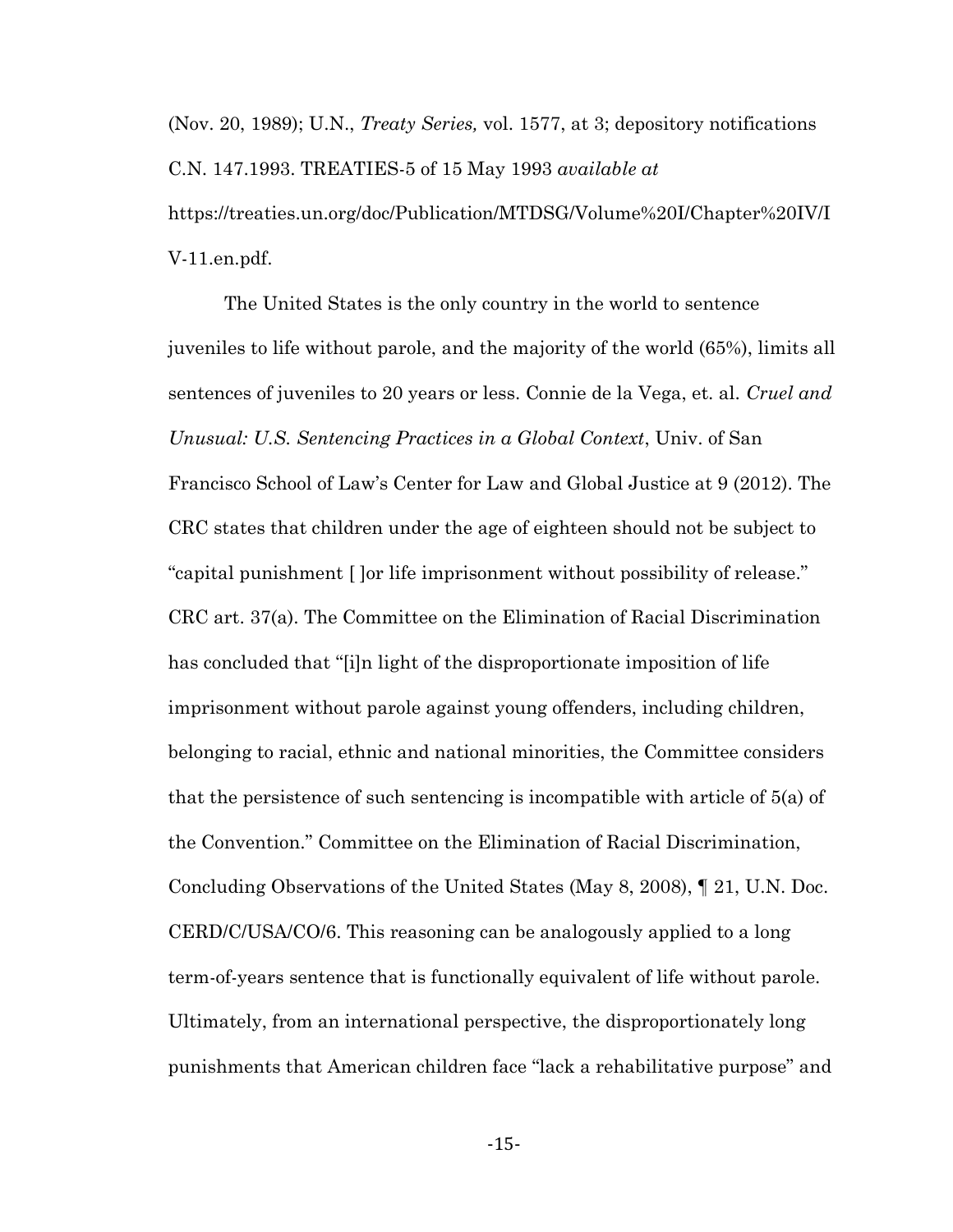"violate[ ] the human rights of individual children." Connie de la Vega, et al. at 49.

In *Miller*, the Court "reasoned that those findings—of transient rashness, proclivity for risk, and inability to assess consequences—both lessened a child's moral culpability and enhanced the prospect that, as the years go by and neurological development occurs, his deficiencies will be reformed." 567 U.S. at 472 (internal quotation marks omitted). The problem with a lengthy sentence for youth is that it "reflects an irrevocable judgment" about [an offender's] value and place in society, at odds with a child's capacity for change." *Id.* at 473 (internal quotation marks omitted). Although a 50 year sentence may not reach the 89-year *de facto* life sentence this Court addressed in *Reyes*, 50 years is more than three times the length of Mr. Buffer's life at the time of the incident that led to his incarceration. A sentence of 50 years for a sixteen-year-old is a "denial of hope; it means that good behavior and character improvement are immaterial." *Reyes,* 2016 IL 119271, ¶ 9 (quoting *Graham*, 560 U.S. at 70).

## **C. Illinois should join its sister states and conclude that sentences like Mr. Buffer's 50 years, imposed on a 16-year-old, violates the protections of the 8th Amendment.**

The substantive heart of *Miller*'s reasoning is that a life sentence "reflects an 'irrevocable judgment about [an offender's] value and place in society' at odds with a child's capacity for change." 567 U.S. at 472 (quoting *Graham*, 560 U.S. 48, 74 (2010)). In essence, *Miller* is about children's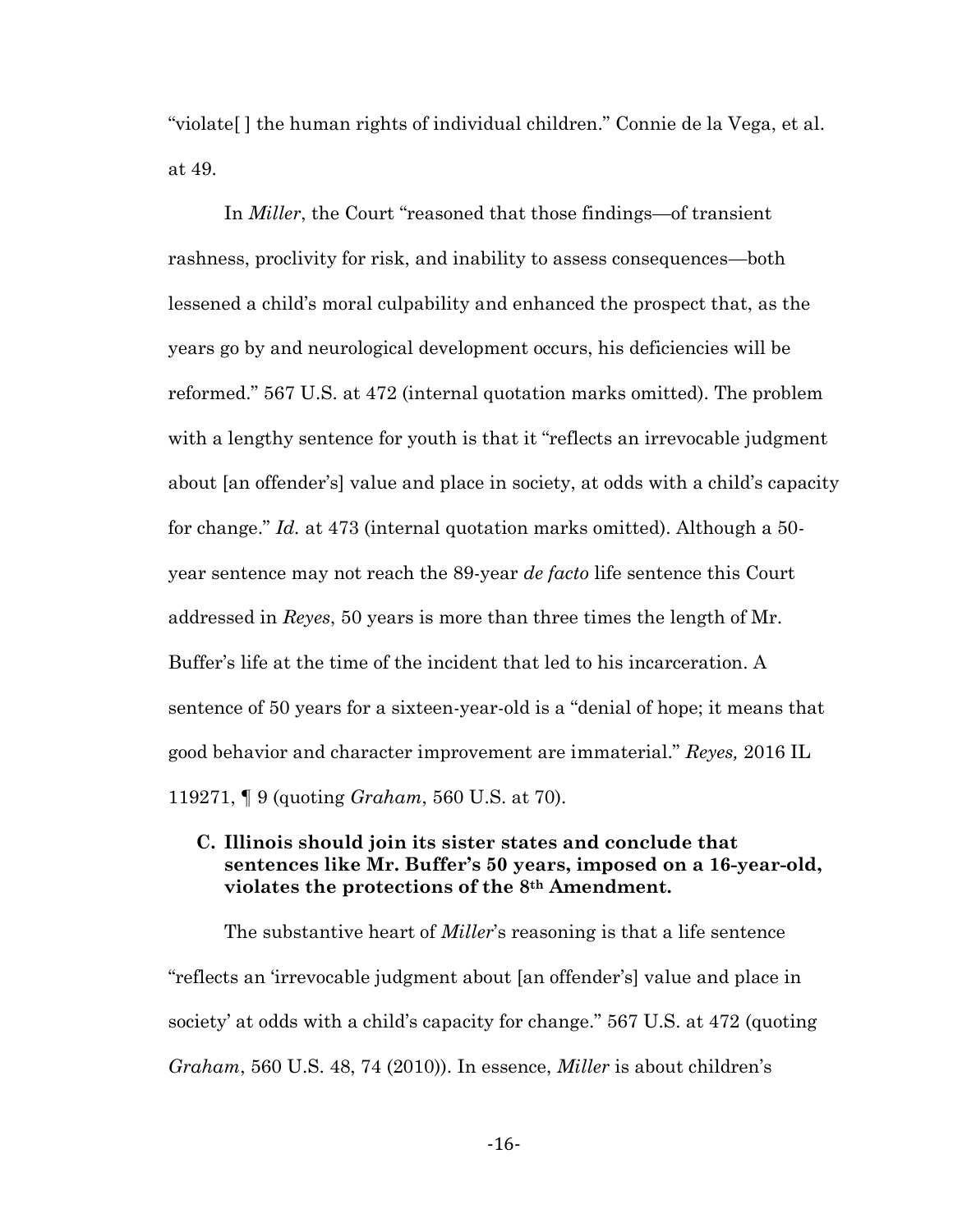potential to reform at a later point in time and, accordingly, about the undeniable value of revisiting the past after a child has had time to grow and mature. Accordingly, state courts recognizing *Miller*'s central intuition – namely, "that children who commit even heinous crimes are capable of change" – have determined that lengthy sentences, like Mr. Buffer's, violate the Eighth Amendment or their own constitution. *Montgomery*, 136 S. Ct. at 736.

The California Supreme Court recently held that a 50-year-to-life sentence for a youth ineligible for parole under the Youthful Offender Parole Act violated the Eighth Amendment within the meaning of *Graham*. *People v. Contreras*, 411 P.3d 445, 446 (Cal. 2018). In *Contreras*, the Attorney General urged the court to consider actuarial data, which showed that the average life expectancy for a 16-year-old boy was 76.9 years old. *Id*. at 449. As Contreras would be 74 years old when he becomes eligible for parole, the Attorney General argued that he would have a meaningful opportunity for release within his natural life expectancy. *Id*. The majority opinion rejected this actuarial approach to determining what constitutes a *de facto* life without parole sentence, reasoning that it could create a risk of gender and race discrimination. *Id*. at 449-50. The court further reasoned that:

[a]n opportunity to obtain release does not seem "meaningful" or "realistic" within the meaning of *Graham* if the chance of living long enough to make use of that opportunity is roughly the same as a coin toss. Of course, there can be no guarantee that every juvenile offender who suffers a lengthy sentence will live until his or her parole eligibility date. But we do not believe the outer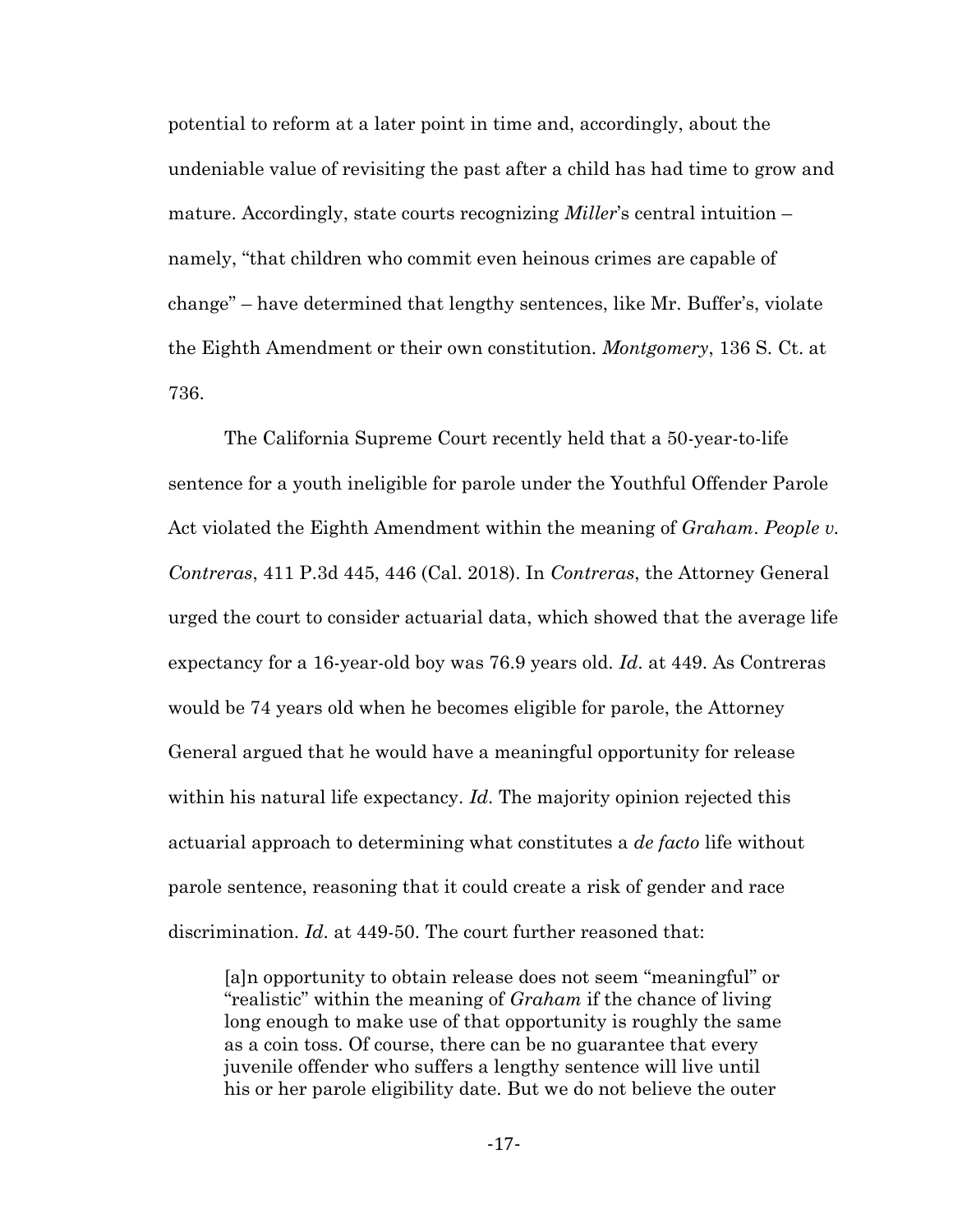boundary of a lawful sentence can be fixed by a concept that *by definition* would not afford a realistic opportunity for release to a substantial fraction of juvenile offenders.

*Contreras*, 411 P.3d at 451 (citation omitted). The court reinforced its holding, citing 1) scientific research demonstrating youths' capacity to change and rehabilitate and that 2) there is no penological justification for life-like sentences imposed on youth. *Id*. at 452-53. In reaching its conclusion, the court also relied upon its prior decision in *People v. Caballero*, 282 P.3d 291, 295 (Cal. 2012) (holding a 110-years-to life sentence as *de facto* life without parole) and the decisions of other state supreme courts.

The Wyoming State Supreme Court held that a life sentence plus up to 30 additional years that would not make the defendant eligible for parole until he was 70 years old was the equivalent of a life without parole sentence and therefore violative of *Miller*. *Sam v. State*, 401 P.3d 834, 860 (Wyo. 2017), *cert. denied*, \_\_ S. Ct. \_\_, No. 17-952, 2018 WL 2186232 (May 14, 2018). The court relied on its previous decision in *Bear Cloud v. State*, holding that "[t]he prospect of geriatric release . . . does not provide a 'meaningful opportunity' to demonstrate the 'maturity and rehabilitation' required to obtain release and reenter society as required by *Graham*." 334 P.3d 132, 142 (Wyo. 2014) (alteration in original) (quoting *State v. Null*, 836 N.W.2d 41, 71 (Iowa 2013)). The court reasoned that because the defendant was not "one of the juvenile offenders whose crime reflects irreparable corruption," an aggregated

-18-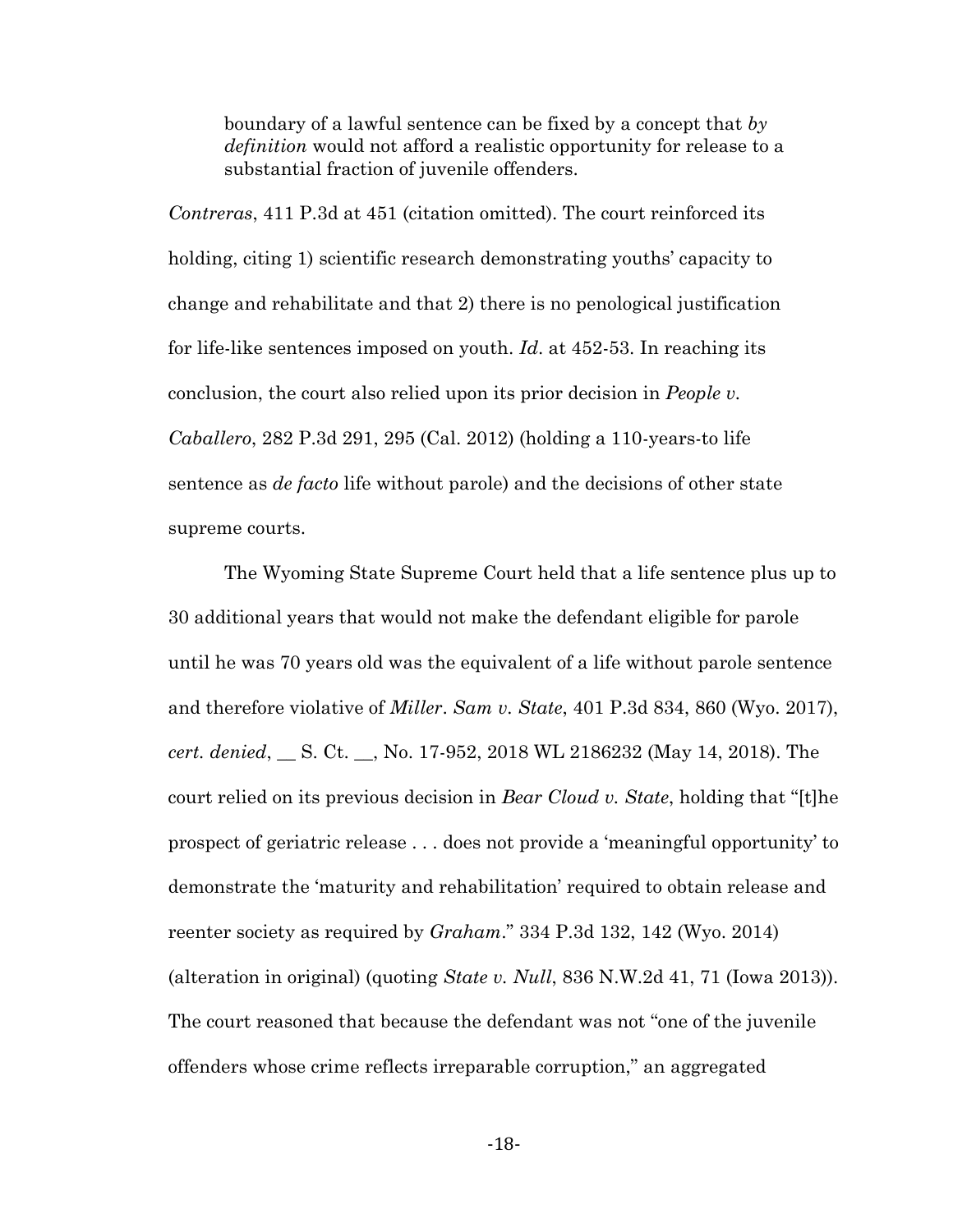sentence that does not permit parole eligibility for 52 years is unconstitutional under *Miller*. *Sam*, 401 P.3d at 860. *See also Bear Cloud*, 334 P.3d at 141-42 ("To do otherwise [not conduct a full *Miller* sentencing hearing, which accounts for the distinct characteristics of youth] would be to ignore the reality that lengthy aggregate sentences have the effect of mandating that a juvenile 'die in prison even if a judge or jury would have thought that his youth and its attendant characteristics, along with the nature of his crime, made a lesser sentence . . . more appropriate.'" (quoting *Miller*, 567 U.S. at 465)).

The Ohio Supreme Court determined, "for purposes of applying Eighth Amendment protections discussed in *Graham* and *Miller*, there is no distinction between life-without-parole sentences for juveniles and term-ofyears sentences that leave a juvenile offender without a meaningful opportunity to demonstrate rehabilitation and growth leading to possible early release." *State v. Moore*, 76 N.E.3d 1127, 1146 (Ohio 2016) (citation omitted). Similarly, by pointing to the realities of seeking employment, starting a family, and various health concerns after spending fifty years in prison, the Supreme Court of Connecticut further reasoned that "[t]he United States Supreme Court viewed the concept of 'life' in *Miller* and *Graham* more broadly than biological survival; it implicitly endorsed the notion that an individual is effectively incarcerated for 'life' if he will have no opportunity to truly reenter society or have any meaningful life outside of prison." *Casiano* 

-19-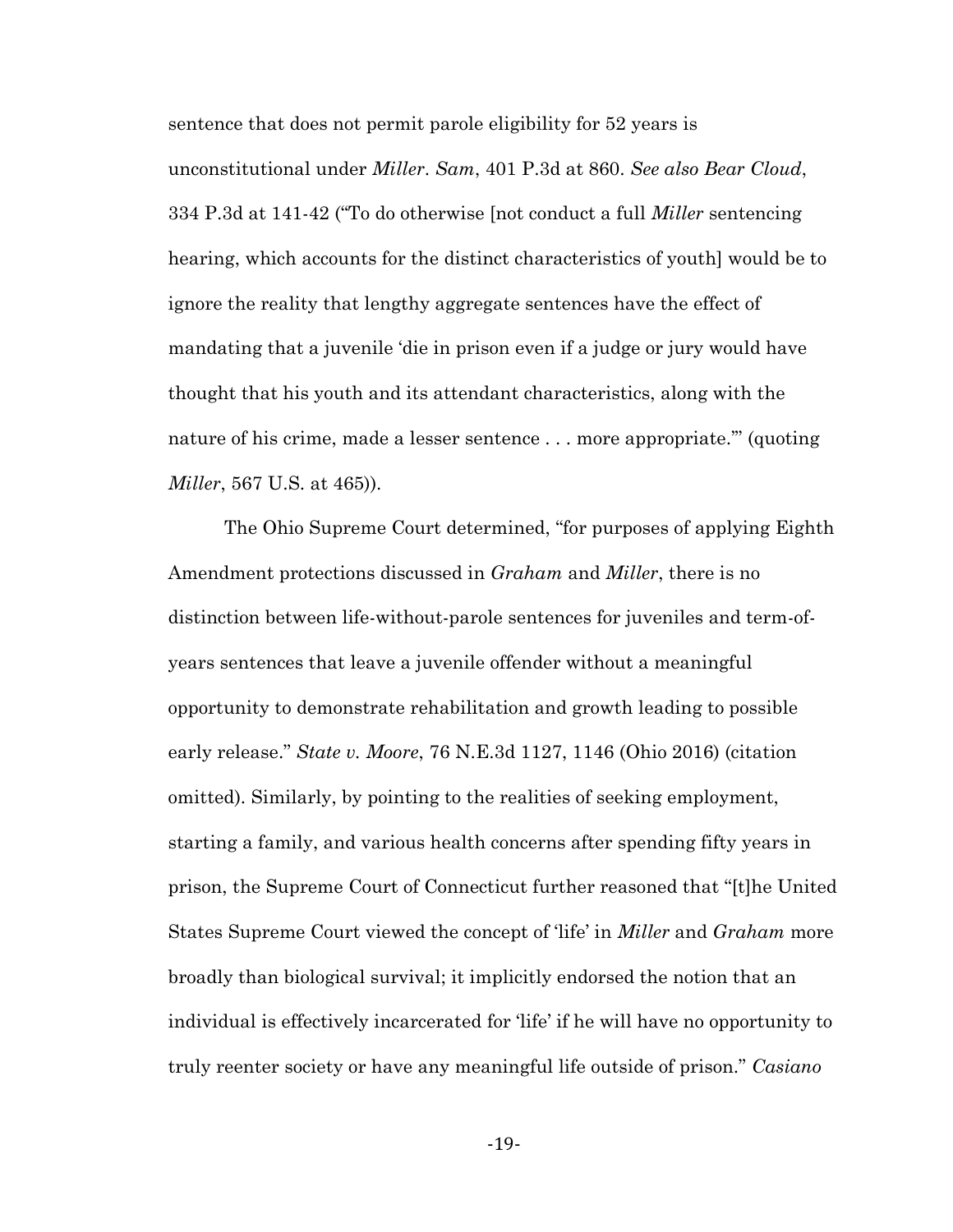*v. Comm'r of Corr.*, 115 A.3d 1031, 1047 (Conn. 2015) (citing *Graham*, 560 U.S. at 75).

The Maryland Court of Appeals recently acknowledged that a sentence precluding parole eligibility for 50 years would be "treated as a sentence of life without parole for purposes of Eighth Amendment analysis under most of the benchmarks applied by the courts." *Carter v. State*, 192 A. 3d 695, 734 (Md. 2018). That court explained that preventing a meaningful opportunity for release from occurring before the typical retirement age and exceeding the threshold duration that most courts and legislatures passing reform legislation recognize, required that "the sentence would be regarded as equivalent to a sentence of life without parole." *Id.* at 734.

The state supreme courts of New Jersey and Iowa have considered sentences similar to Mr. Buffer's and found them to invoke youth-centered protections of the Eighth Amendment. *State v. Zuber*, 152 A.3d 197, 201, 212- 213 (N.J. 2017) (though the term-of-years sentences in the appeals were not officially "life without parole," the juvenile defendants' potential release after five or six decades of incarceration when they would be in their seventies and eighties implicated the principles of *Graham* and *Miller*, as the "proper focus belongs on the amount of real time a juvenile will spend in jail and not on the formal label attached to his sentence").<sup>2</sup> The Iowa Supreme Court held that

 $\overline{a}$ 

<sup>2</sup> To be sure, many more state supreme courts have recognized *Miller*'s protections extend to *de facto* life sentences, but have not passed on the question of whether a 50-year sentence is a term that denies meaningful opportunity for review. *See, e.g., State v. Ramos*, 387 P.3d 650, 659-660 (Wash. 2017) (*Miller* applies to juvenile homicide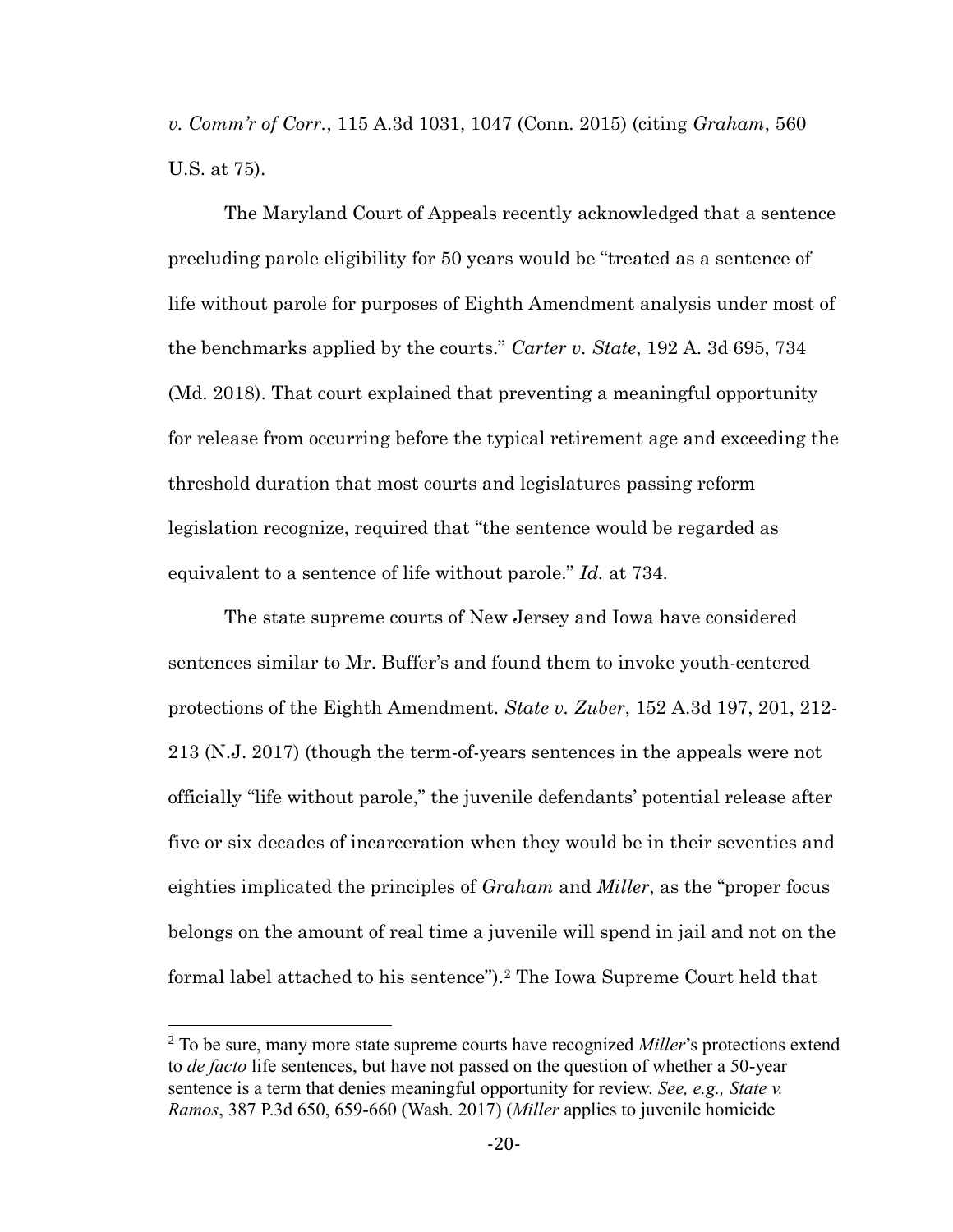sentences like Mr. Buffer's should be considered equivalent to life without parole. In *Null*, the court held that:

while a minimum of 52.5 years imprisonment is not technically a life-without-parole sentence, such a lengthy sentence imposed on a juvenile is sufficient to trigger *Miller-*type protections. Even if lesser sentences than life without parole might be less problematic, we do not regard the juvenile's potential future release in his or her late sixties after a half century of incarceration sufficient to escape the rationales of *[Graham](https://1.next.westlaw.com/Link/Document/FullText?findType=Y&serNum=2022052221&originatingDoc=If10fd1f1066b11e3a98ec867961a22de&refType=RP&originationContext=document&transitionType=DocumentItem&contextData=(sc.History*oc.Search))* or *[Miller.](https://1.next.westlaw.com/Link/Document/FullText?findType=Y&serNum=2027964006&originatingDoc=If10fd1f1066b11e3a98ec867961a22de&refType=RP&originationContext=document&transitionType=DocumentItem&contextData=(sc.History*oc.Search))* The prospect of geriatric release, if one is to be afforded the opportunity for release at all, does not provide a "meaningful opportunity" to demonstrate the "maturity and rehabilitation" required to obtain release and reenter society as required by *Graham*.

836 N.W.2d at 71 (quoting *Graham*, 560 U.S. at 75). The court

recognized that although the evidence did not clearly establish that

Null's prison term is beyond his life expectancy, it did "not believe the

determination of whether the principles of *Miller* or *Graham* apply in a

given case should turn on the niceties of epidemiology, genetic

analysis, or actuarial sciences in determining precise mortality dates."

*Id*. at 71-72.

 $\overline{a}$ 

# **D. Conclusion**

Evolving Eighth Amendment jurisprudence has clarified that

the constitutionality of a sentence depends on the actual impact of the

offenders facing *de facto* life without parole sentences, whether the sentence was invoked for a single crime or is an aggregate sentence resulting from the commission of multiple crimes), *cert. denied*, 138 S. Ct. 467 (Nov. 27, 2017) (mem.); *Atwell v. State*, 197 So. 3d 1040, 1047 (Fla. 2016) ("evident from our case law that this Court has –and must—look beyond the exact sentence denominated as unconstitutional by the [U.S.] Supreme Court and examine the practical implications of the juvenile's sentence, in the spirit of the [U.S.] Supreme Court's juvenile sentencing jurisprudence").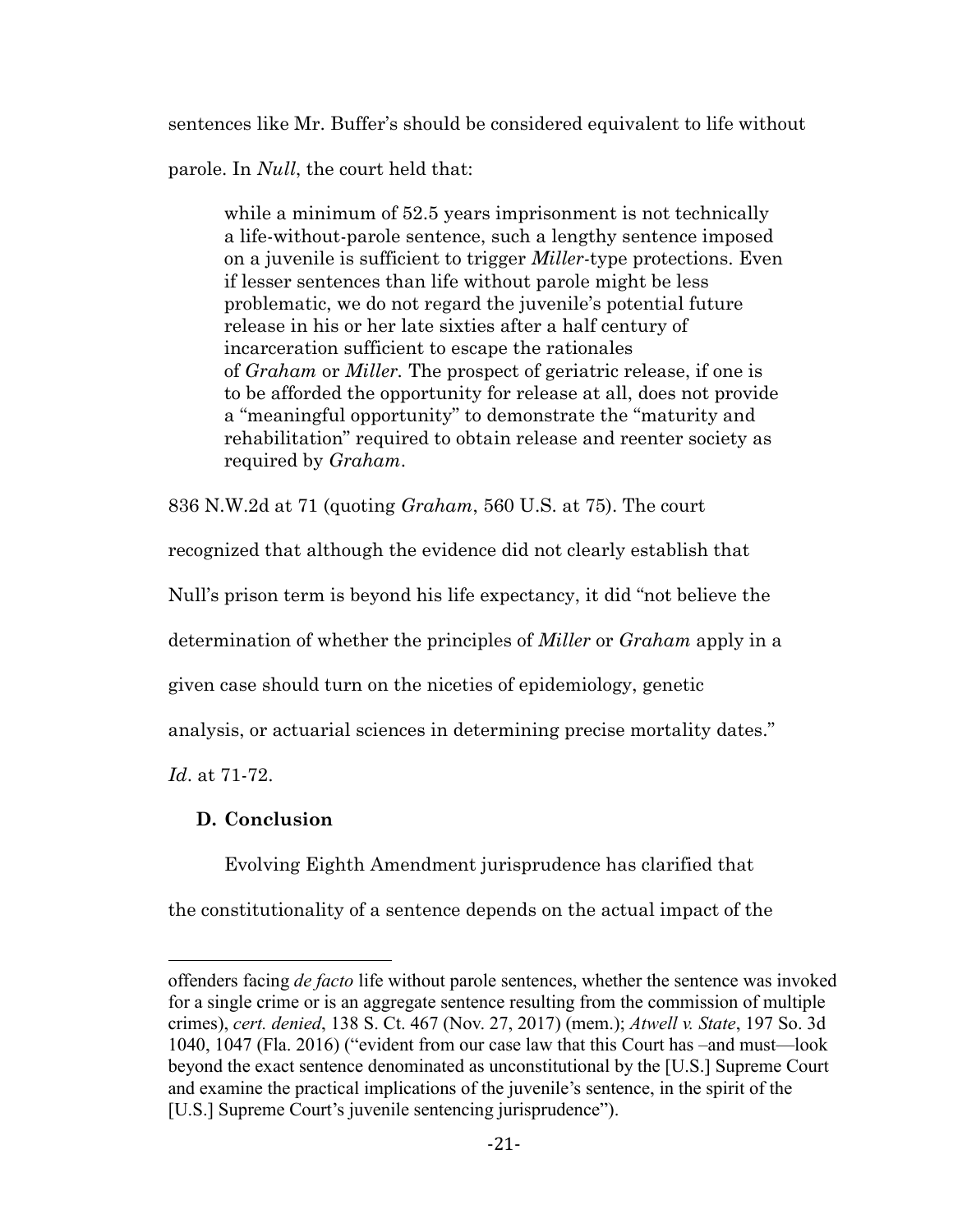sentence upon the individual, not how a sentence is labeled. This Court took this commonsense and equitable approach in *People v. Reyes*, 2016 IL 119271 ("A mandatory term-of-years sentence that cannot be served in one lifetime has the same practical effect on a juvenile defendant's life as would an actual mandatory sentence of life without parole—in either situation, the juvenile will die in prison"); *accord Sumner v. Shuman*, 483 U.S. 66, 83 (1987) ("there is no basis for distinguishing, for purposes of deterrence, between an inmate serving a life sentence without possibility of parole and a person serving several sentences of a number of years, the total of which exceeds his normal life expectancy"). As the heart of this Eighth Amendment youth-centered jurisprudence counsels against irrevocable sentences that do not permit meaningful review, this Court should affirm the appellate court below and its conclusion that Mr. Buffer's *de facto* life sentence is cruel and unusual punishment.

# **II. Illinois' Sentencing Structure – Which, at the Time of this Offense, Treated a 16-Year-Old the Same as an Adult – is Contrary to the Core Principles of** *Miller* **and** *Montgomery***.**

A youth's age "is far more than a chronological fact"; "[i]t is a fact that generates commonsense conclusions about behavior and perception" that are "self-evident to anyone who was a child once himself, including any police officer or judge" and are "what any parent knows—indeed, what any person

-22-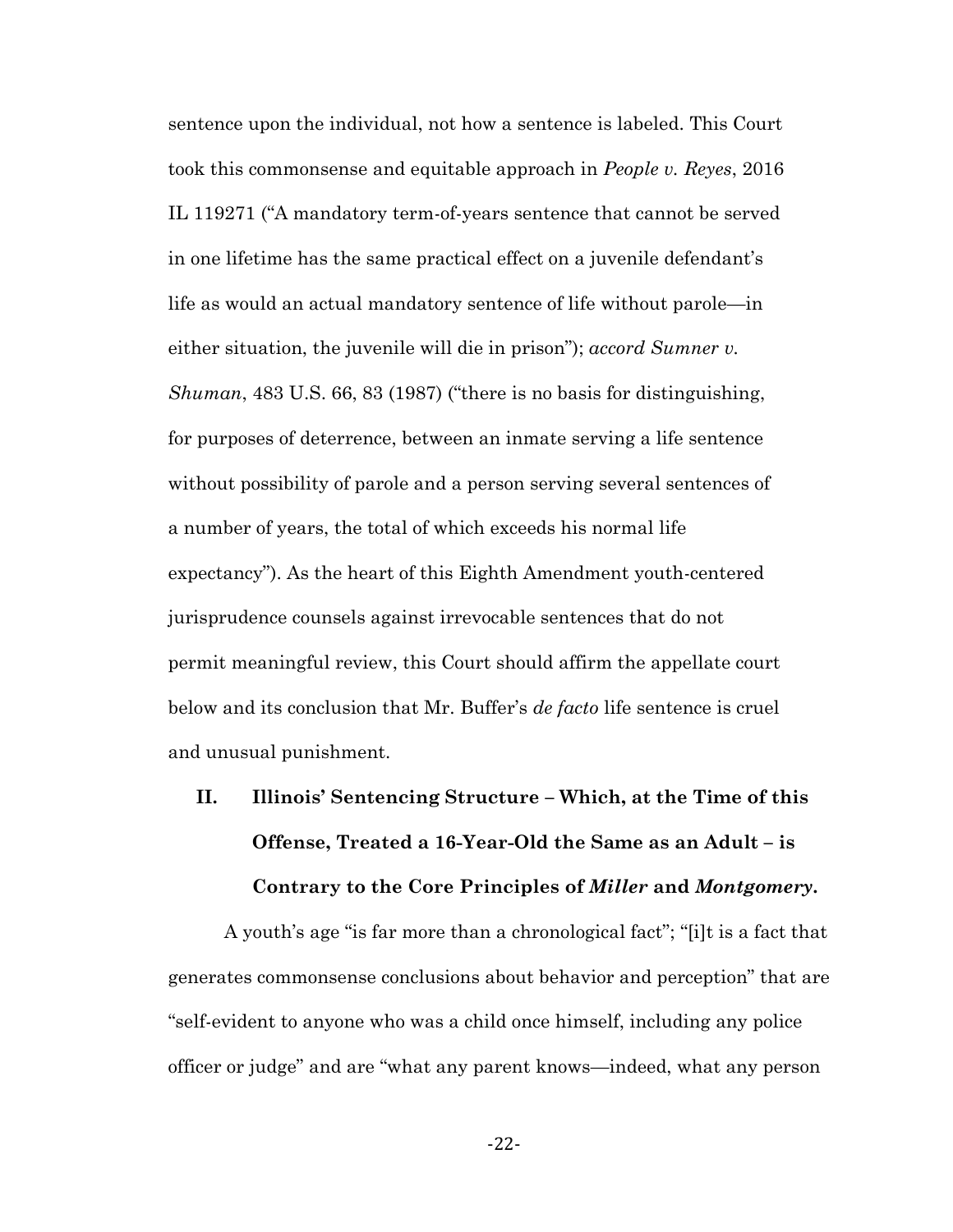knows—about children generally." *J.D.B. v. North Carolina*, 131 S. Ct. 2394, 2403 (2011) (citations and internal quotations omitted). Despite this truism, Illinois had long abandoned a system wherein a youth's age and attendant circumstances could meaningfully be considered when the case originated in our adult system. *See, e.g., People v. Miller*, 202 Ill. 2d 328, 340-43 (2002) (in finding an as-applied violation of the Illinois Constitution's proportionate penalties clause, this Court noted the convergence of three statutes – automatic transfer, accountability, and mandatory life sentence – which deprived the circuit court of any discretion in sentencing a youthful defendant). Here, by age and charge alone, Mr. Buffer's case originated in adult court, and upon conviction, the least amount of time he could serve was 45 actual years. 705 ILCS 405/5-130(1)(a); 730 ILCS 5/3-6-3; 730 ILCS 5/5-8-1 (West 2009). To be sure, in 2015, the Illinois General Assembly passed legislation which mandated the consideration of the hallmark attributes of youth in mitigation at the time of sentencing and granted circuit court judge's the ability to depart from mandatory firearm enhancements – legislation which would have reduced the minimum sentence Mr. Buffer faced to 20 years. 730 ILCS 5/5-4.5-105 (West 2016). Absent affirmance of the appellate court's decision, little solace for Mr. Buffer can be found in this legislative enactment (*see, e.g.*, *People v. Hunter, Wilson*, 2017 IL 121306), but it is indicia of the evolving moral ideas of the Illinois people. *See People ex rel. Bradley v. Illinois State Reformatory*, 148 Ill. 413, 421 (1894) ("When the

-23-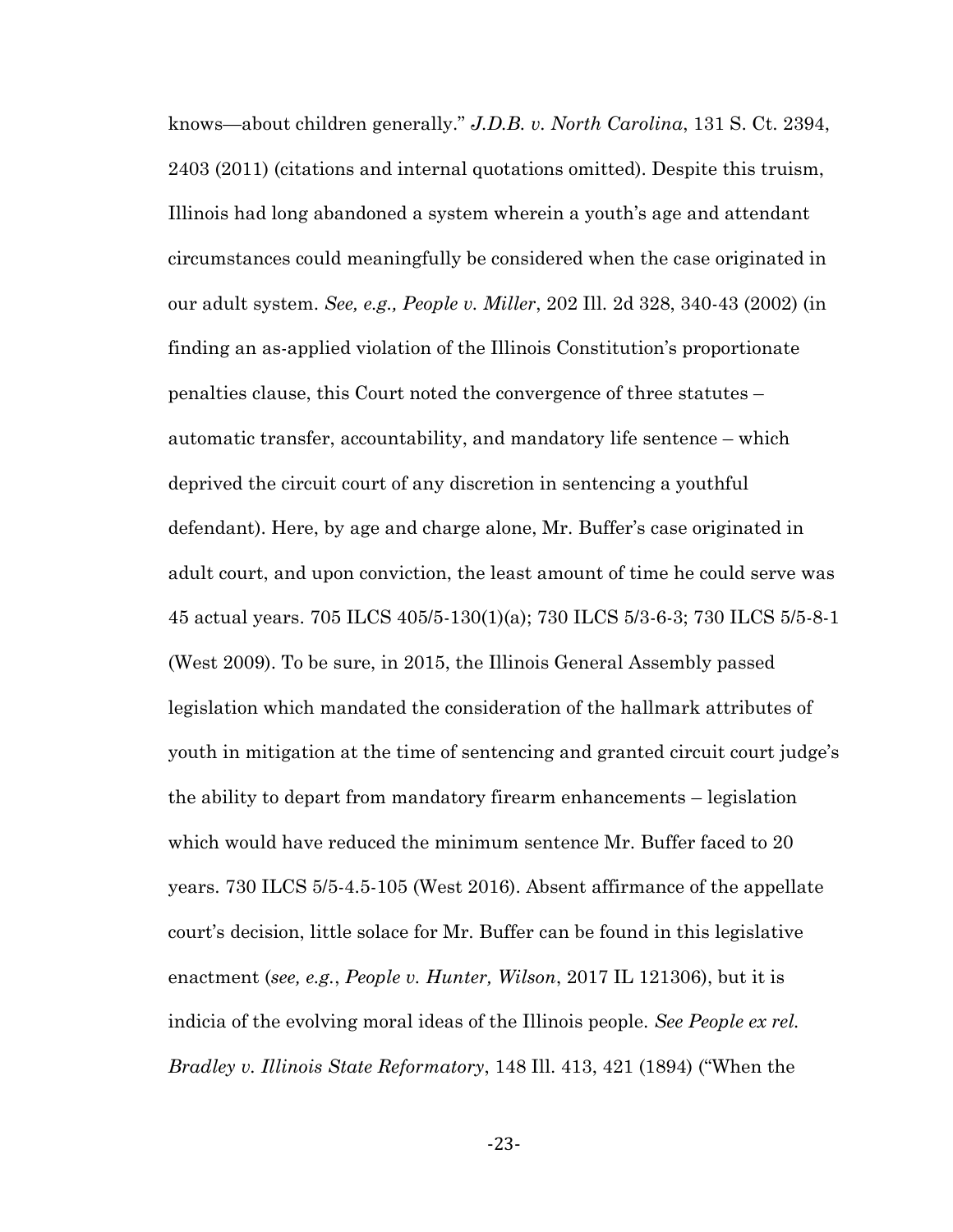legislature has authorized a designated punishment for a specified crime, it must be regarded that its action represents the general moral ideas of the people. . . ."). The charge now falls on this Court to evaluate Illinois' sentencing scheme for individual's like Mr. Buffer, and answer whether it was constitutionally adequate to assess the gravity of a youthful offense against the backdrop—and bedrock principles and protections—of the U.S. Supreme Court's youth-centered Eighth Amendment jurisprudence.

**A. By abandoning indeterminate sentencing, eliminating the ability to earn day-for-day good time credit against such sentences, and requiring an additional 25 years-to-life for use of a firearm during the course of the offense on top of a mandatory minimum, Illinois has made irrelevant the meaningful consideration of youth in imposing impermissibly – and now unconstitutionally – long sentences.**

For decades, Illinois strayed from a system that could meaningfully acknowledge and address whether individuals incarcerated for decades including youth—are sufficiently rehabilitated and thus fit to reenter society. Before 1977, Illinois' indeterminate sentencing system included the possibility of parole for individuals serving lengthy and life-like sentences, but when indeterminate sentences were eliminated in favor of determinate sentencing, so was the chance for parole for a large swath of Illinois' incarcerated population. Ill.Rev.Stat., 1978 Supp., ch. 38, par. 1005-8-1. To make matters worse, the state's truth-in-sentencing statute (which originally passed in 1995, was later found unconstitutional by the Illinois Supreme Court, and then was subsequently reenacted in 1998) initiated the

-24-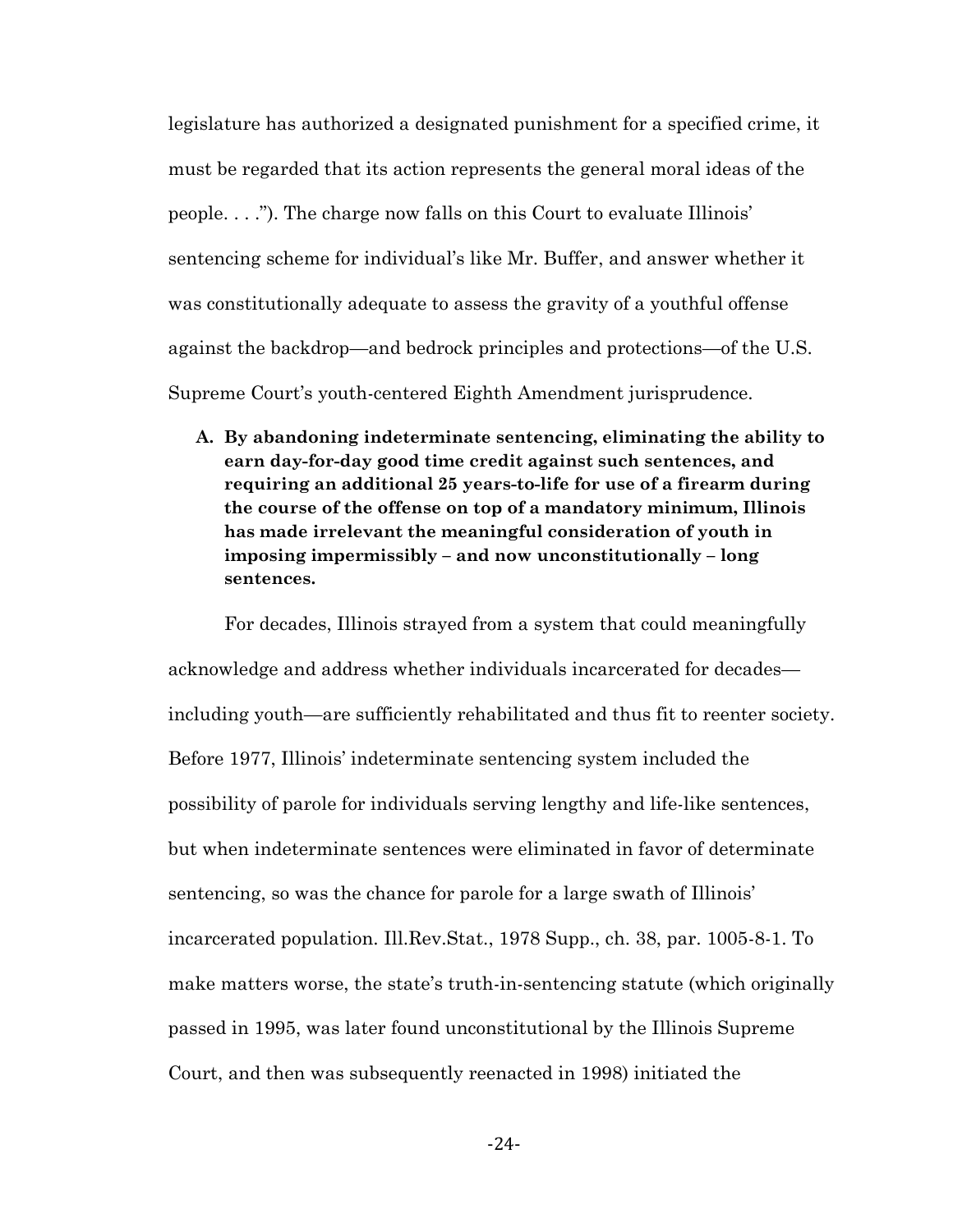requirement that those convicted of first-degree homicide offenses must serve 100% of their sentence, as opposed to receiving "day-for-day" credit (which had allowed individuals to earn a one day sentence reduction for every day served with good behavior). *See People v. Slater*, 304 Ill. App. 3d 489, 491 (3d Dist. 1999) (detailing the legislative history of the truth-in-sentencing statute); 730 ILCS 5/3-6-3(a)(2) (West 2009).

At the time of Mr. Buffer's offense, the base sentencing range for firstdegree murder was 20–60 years; in Mr. Buffer's case, he also was required to receive a minimum of 25 years on top of the base sentence because a firearm was used in the offense. 730 ILCS  $5/5-8-1(a)(1)(a)$ ,  $(a)(1)(d)(iii)$  (West 2009). As noted above, an individual convicted of first-degree murder must serve every day of the sentence and—unless he or she receives clemency—cannot be released earlier no matter how great his or her rehabilitation. 730 ILCS  $5/3$ -6-3(a)(2)(i) (West 2009). For a child facing a sentence that nearly triples the number of years he's lived on this Earth, with nothing he can do to change his circumstances, a feeling of profound hopelessness and resignation is not difficult to imagine.

This situation is not mitigated for Mr. Buffer or others like him, despite the passage of youth-centric legislation that affords judges greater discretion when sentencing a young person. In 2015, the Illinois legislature mandated consideration of the hallmark attributes of youth in mitigation and gave discretion to judges sentencing children in adult court to "decline to

-25-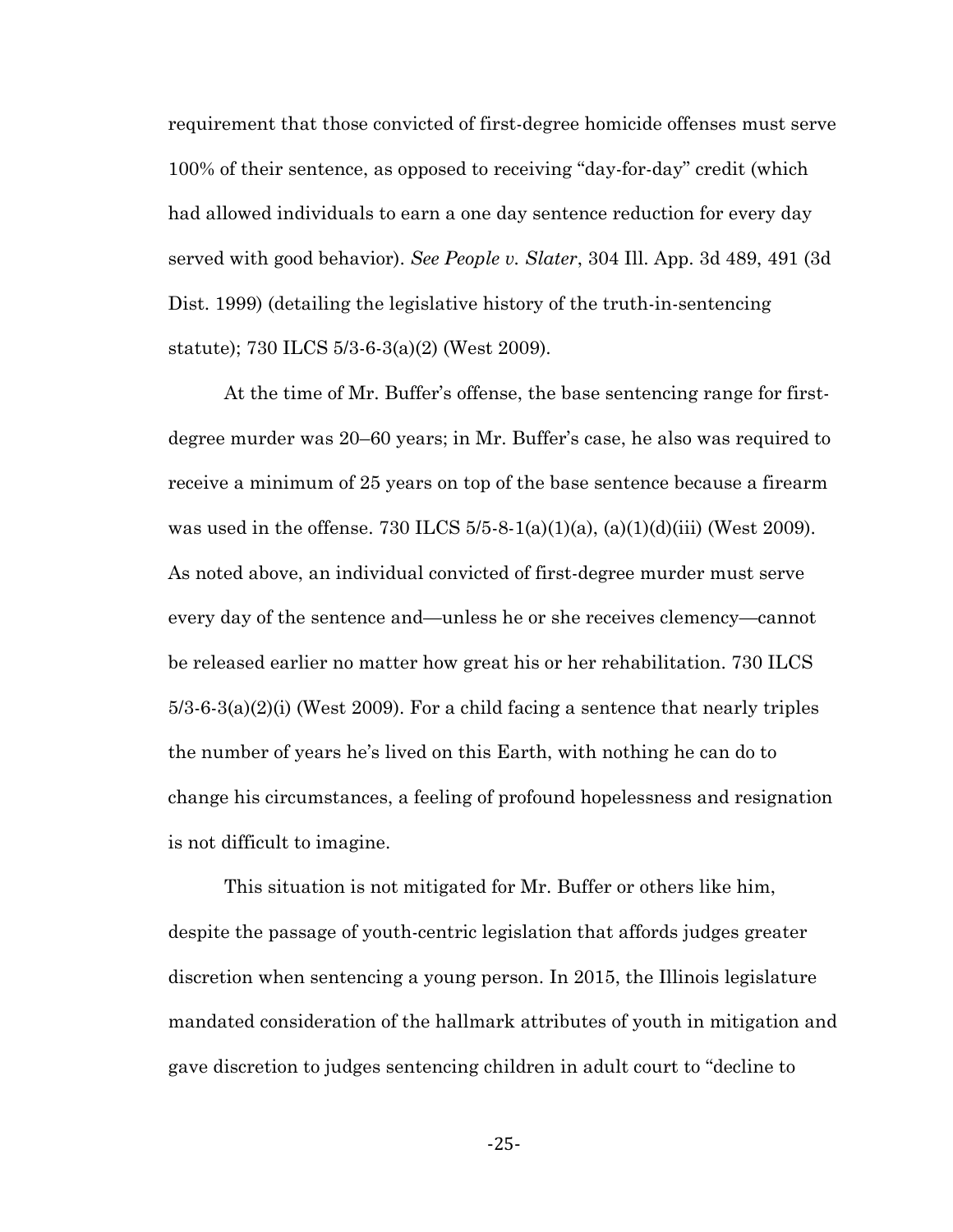impose any otherwise applicable sentencing enhancement based upon firearm possession." 730 ILCS 5/5-4.5-105(b), enacted by Pub. Act 99-69, § 10, and Pub. Act 99-258, § 15 (eff. Jan. 1, 2016). This laudable recognition that a mandatory sentencing tool should not indiscriminately apply to children was an important step forward for Illinois youth. However, the impact of this legislation was hampered by its temporal reach. *See People v. Hunter*, 2017 IL 121306. Notwithstanding that ruling, this Court similarly has recognized that *all juveniles*, whether sentenced after the effective date of that provision or before, should receive the same treatment at sentencing. *People v. Holman*, 2017 IL 120655, ¶45. Guided by this recognition, and pursuant to the protections afforded by the Eighth Amendment, this Court should remand Mr. Buffer's case for resentencing. *People v. Reyes*, 2016 IL 119271, ¶12 (remanding for resentencing under 5-4.5-105).

As Justice Theis wisely summarized, "[o]ur state, home of the country's first juvenile court and once a leader in juvenile justice reform, should not be a place where we boast of locking up juveniles and throwing away the key. Illinois should be a place where youth matters, and we work to tailor punishment to fit the offense and the offender, as required by our federal and state constitutions." *People v. Patterson*, 2014 IL 115102, ¶ 177 (J. Theis, dissenting). Acknowledging the categorically diminished culpability of youth, while also recognizing their unique capacity to become rehabilitated and be restored to useful citizenship, is a matter of constitutional significance and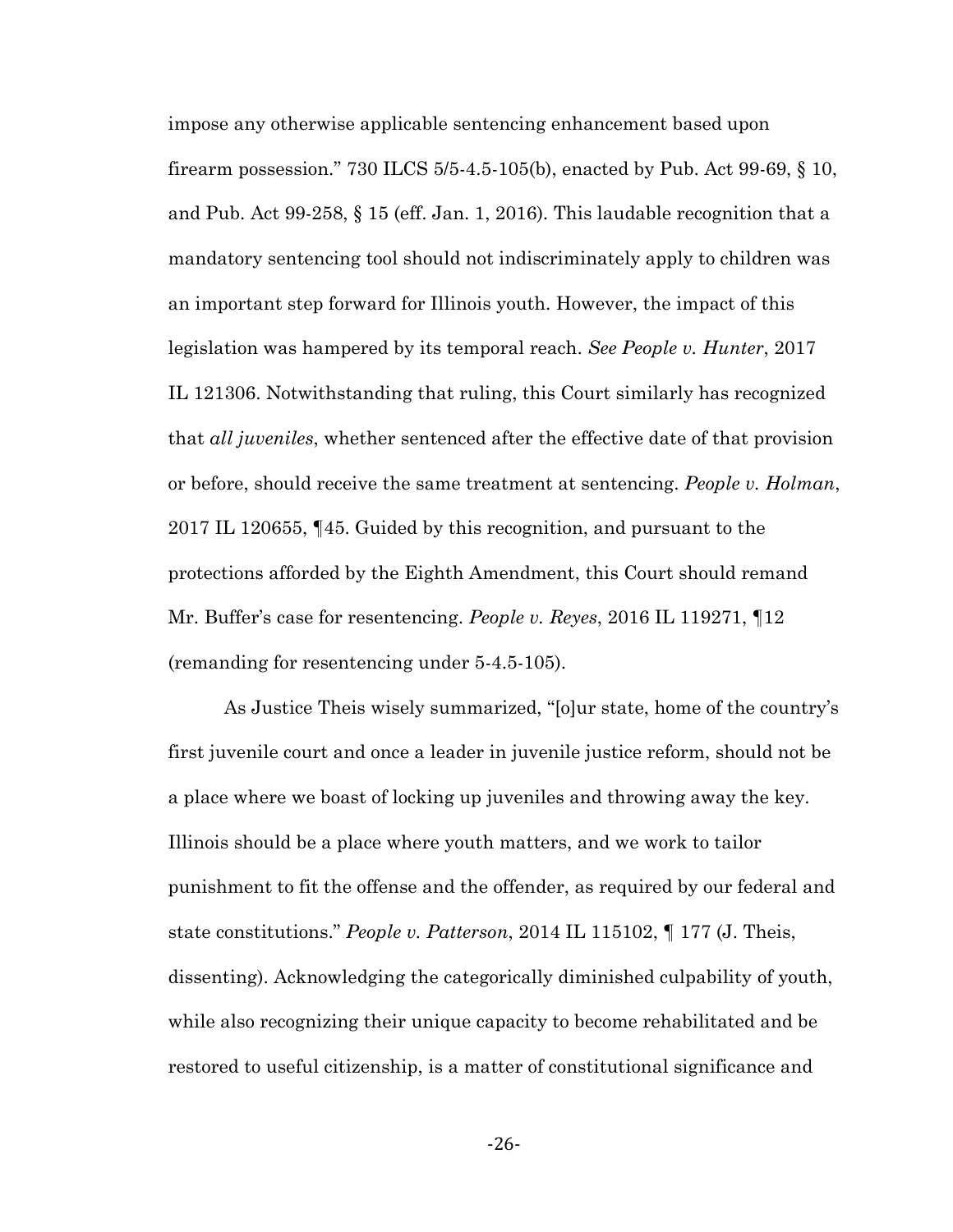critical to this state's historical place at the forefront of juvenile justice reform.

## **B. The Illinois legislature has failed to create a meaningful opportunity for review of a juvenile's sentence. Accordingly, this Court must act in the resultant void and overturn Mr. Buffer's sentence.**

Writing recently for the Illinois Appellate Court, Justice P. Scott Neville urged the Illinois legislature to "consider . . . legislation to permit juveniles subjected to lengthy sentences to show rehabilitation." *People v. Patterson*, 2018 IL App (1st) 101573-C at ¶ 30 (May 22, 2018). Illinois is an outlier in its failure to create a system for meaningful review of juveniles' sentences. As the *Patterson* court and several state supreme courts have noted when striking down a lengthy sentence as unconstitutional, the legislature should work to enact a process that provides meaningful review of lengthy juvenile sentences. *People v. Caballero*, 282 P.3d 291, 296 fn.5 (Cal. 2012); *State v. Zuber,* 152 A.3d 197, 215 (N.J. 2017). In addition to those states that already provided parole opportunities, in the six years since *Miller*, twelve states and the District of Columbia have enacted laws that provide meaningful opportunities for release of youthful offenders. *See People v. Contreras*, 411 P.3d 445 (Cal. 2018) (aggregating recent state legislation); Ark. Code Ann. § 16-93-621(a)(1) (juvenile nonhomicide offenders eligible for parole after 20 years); Cal. Penal Code § 3051 (juvenile offenders eligible for parole after 15 years); Colo. Rev. Stat. Ann. § 18-1.3-401(4)(c)(I)(B) (juvenile offenders sentenced to life without parole for a crime other than first degree

-27-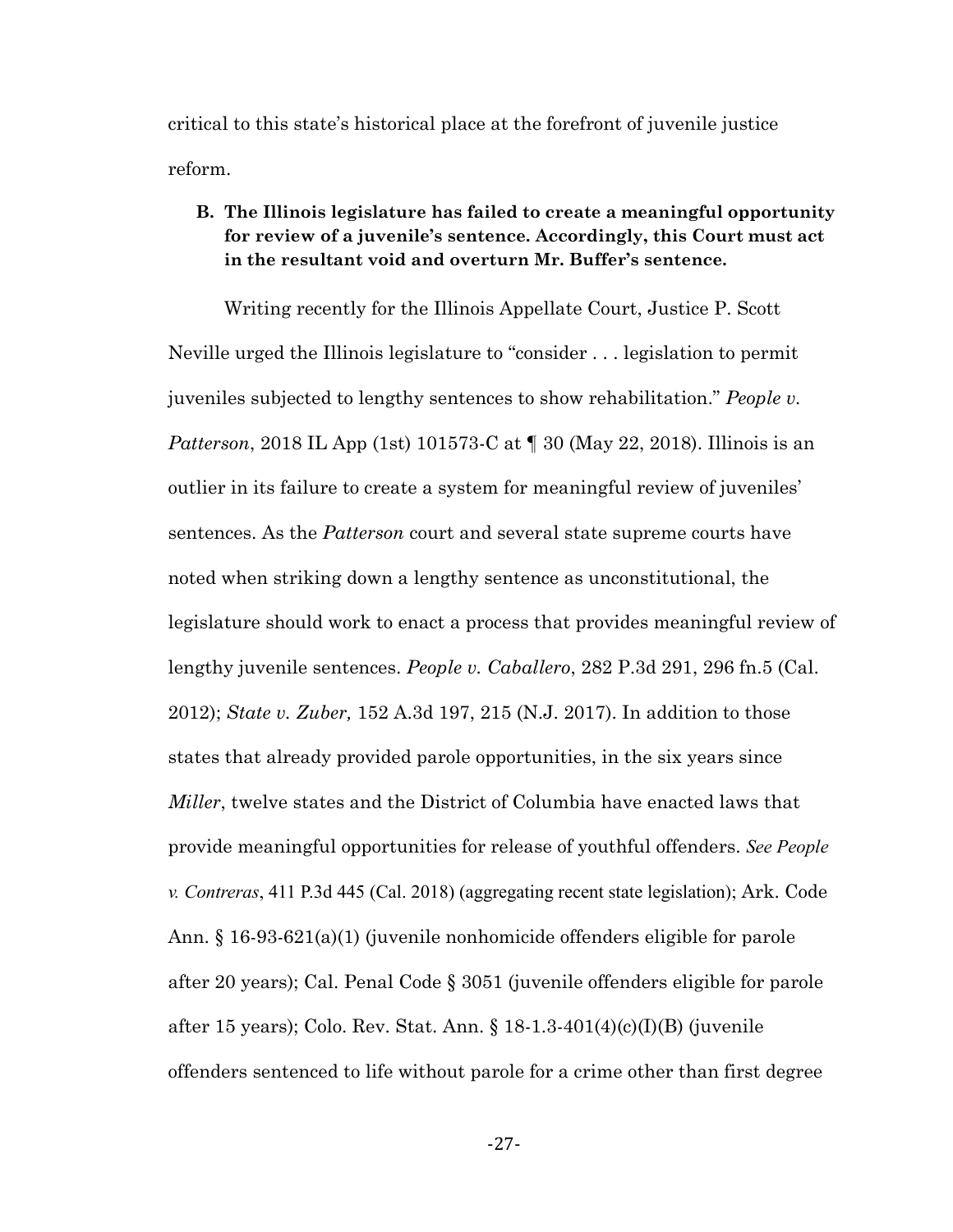murder resentenced to life with opportunity for parole after 40 years); Conn. Gen. Stat. Ann. § 54-125a(f)(1) (juvenile offenders sentenced to over 50 years eligible for parole after 30 years, and juvenile offenders sentenced to between 10 and 50 years eligible for parole after the greater of 12 years or 60% of the sentence); Del. Code Ann. tit. 11, § 4204A(d) (juvenile offender convicted of a crime other than first degree murder eligible for resentencing after 20 years); D.C. Code Ann. § 24-403.03(a) (juvenile offenders eligible for sentence reduction after 20 years); Fla. Stat. Ann. § 921.1402(2)(d) (juvenile offenders convicted of offenses other than murder entitled to review of sentence after 20 years); La. Rev. Stat. § 15:574.4(D)(1) (juvenile offenders sentenced to life for crimes other than first or second degree murder eligible for parole after 30 years); Mo. Ann. Stat. § 558.047(1) (juvenile offenders sentenced to life without parole eligible for review of sentence after 25 years); Nev. Rev. Stat. Ann. § 213.12135 (juvenile nonhomicide offenders eligible for parole after 15 years); N.D.C.C. § 12.1-32-13.1 (juvenile offenders eligible for sentence reduction after 20 years); W.Va. Code § 61-11-23(b) (juvenile offenders eligible for parole after 15 years); Wyo. Stat. Ann. § 6-10-301(c) (juvenile offenders sentenced to life eligible for parole after 25 years).

As noted above, the California Supreme Court recently took note of the states that have taken action to provide juvenile offenders a meaningful opportunity for release in the wake of *Graham* and *Miller. People v. Contreras,* 411 P.3d at 369-70. The court used this reasoning to support its

-28-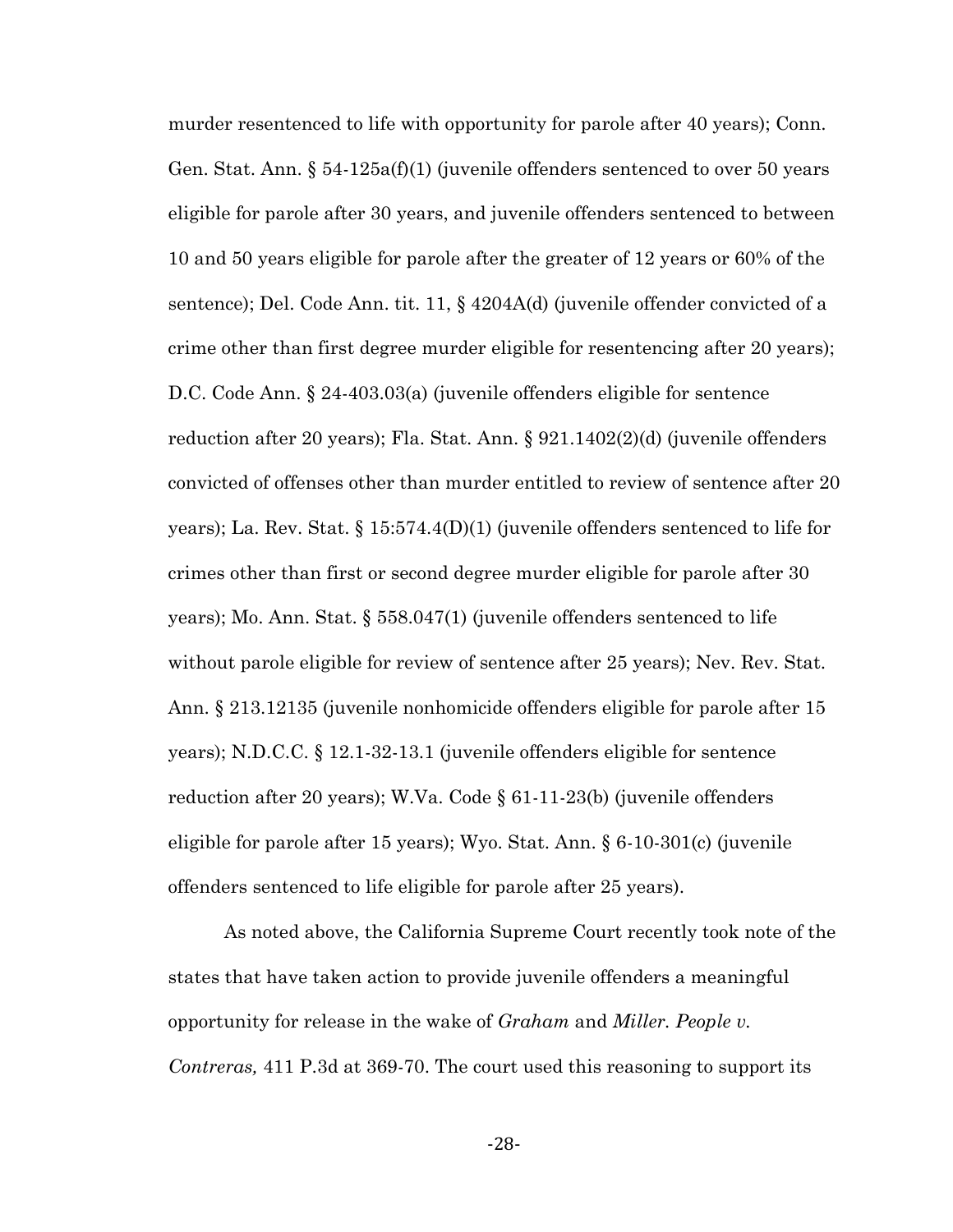conclusion that a sentence of 50 years-to-life is functionally equivalent to life without parole*. Id.* As the court recognized, "these state legislatures observed that sentencing juvenile nonhomicide offenders to 50 or more years of incarceration without parole eligibility is not consistent with *Graham." Id.*

Prompted by *Graham,* these legislatures have analyzed the disparate impact juveniles' face while in prison as well as a young person's ability to be rehabilitated and reformed. But, unlike these states, Illinois has not implemented a system for meaningful release in the wake of *Montgomery, Miller*, and *Graham.* In failing to act, the Illinois legislature has deprived Mr. Buffer of the opportunity for meaningful release. Accordingly, Mr. Buffer's 45-year minimum sentence denies him the opportunity of parole eligibility and ultimately, it denies him "the opportunity to demonstrate the truth of *Miller*'s central intuition—that children who commit even heinous crimes are capable of change." *Montgomery* 136 S. Ct. at 736. Because the legislature continues to fail to recognize the United States Supreme Court's directive in *Graham* and its progeny, this Court should follow other state high courts in holding that lengthy sentences are inappropriate for youth due to the detrimental impacts of prion on youth as well as youth's heightened potential for rehabilitation and reform. This Court should affirm the appellate court's decision that Mr. Buffer is entitled to review of his lengthy sentence.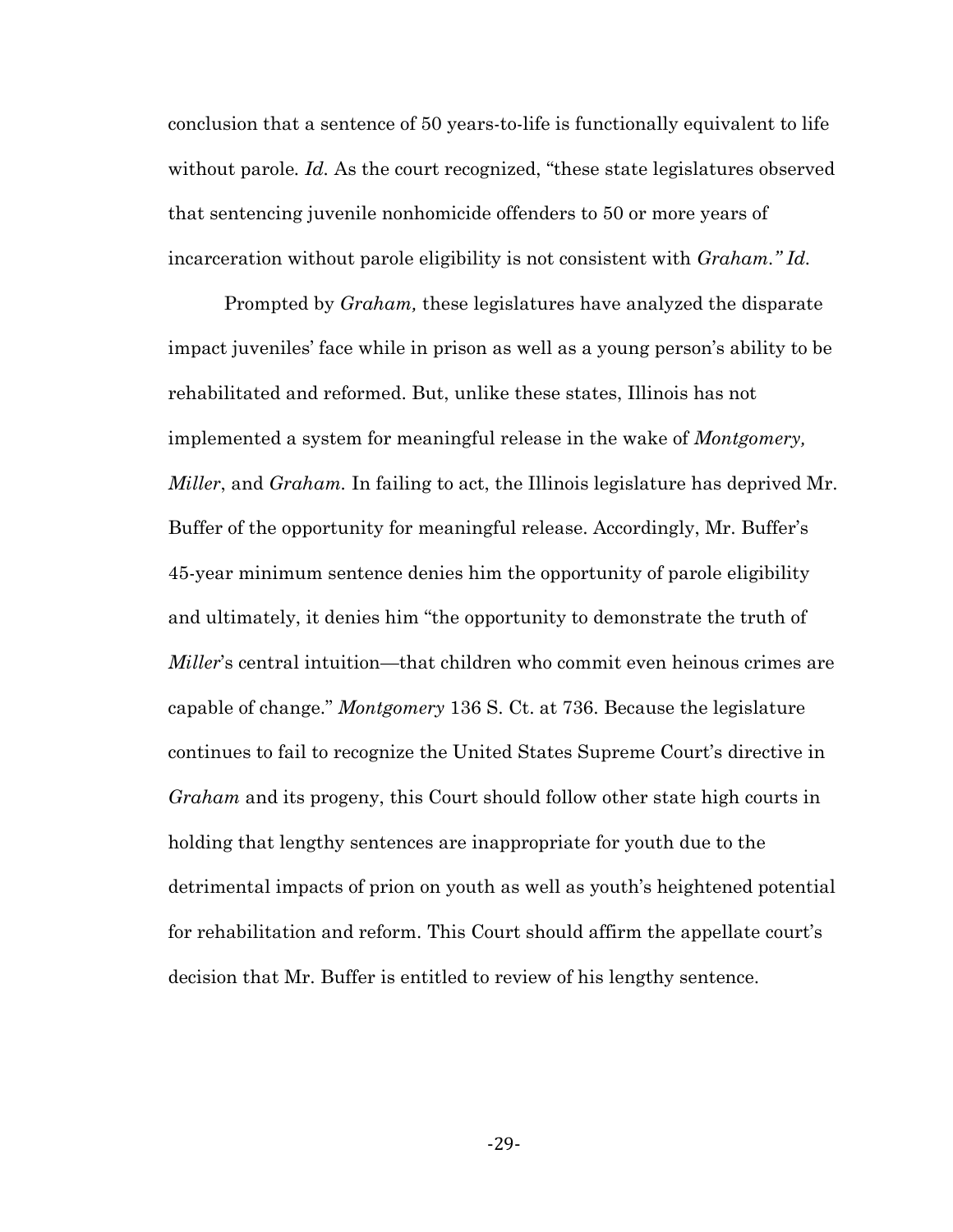#### **CONCLUSION**

Absent this Court's intervention, Illinois will remain an outlier among courts and legislatures throughout the nation that have recognized that, in the wake of *Montgomery*, *Miller*, and *Graham*, lengthy sentences with no mechanism for release based on demonstrated maturity and rehabilitation are inappropriate for youthful offenders. Without a system of review, lengthy sentences, such as Mr. Buffer's, are unconstitutional under *Graham, Miller,*  and *Montgomery.* As a result, this Court should affirm the appellate court's decision remanding Mr. Buffer's case for a resentencing hearing*.*

Respectfully submitted,

Counsel for *Amici Curiae*

\_\_\_\_\_\_\_\_\_\_\_\_\_\_\_\_\_\_\_\_\_\_\_\_\_\_\_\_\_\_\_\_

Shobha L. Mahadev Scott F. Main **Children and Family Justice Center** Bluhm Legal Clinic Northwestern Pritzker School of Law 375 E. Chicago Ave Chicago, Illinois 60611 P: (312) 503-8576 F: (312) 503-8977 E: scott.main@law.northwestern.edu

#### **COUNSEL FOR** *AMICI CURIAE*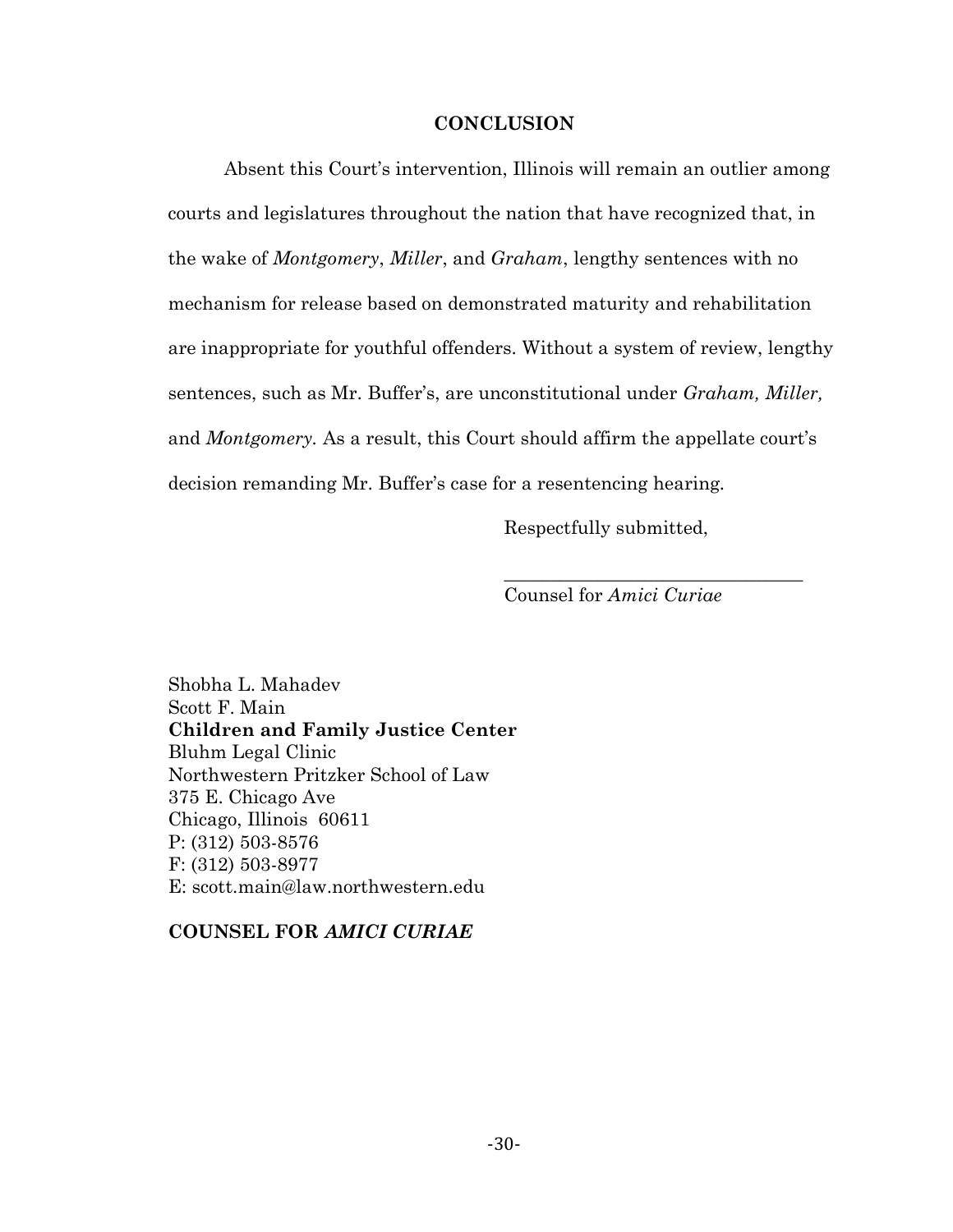### **CERTIFICATE OF COMPLIANCE**

Under penalties as provided by law pursuant to Section 1-109 of the Code of Civil Procedure, the undersigned certifies that the statements set forth in this instrument are true and correct. I certify that this brief conforms to the requirements of Supreme Court Rule 341(a) and (b). The length of this brief, excluding pages containing the Rule 341(d) cover, the Rule 341(h)(1) statement of points and authorities, the Rule 341(c) certificate of compliance, the certificate of service, and those matters to be appended to the brief under Rule 342(a), is 30 pages.

> SCOTT F. MAIN Amicus Counsel

\_\_\_\_\_\_\_\_\_\_\_\_\_\_\_\_\_\_\_\_\_\_\_\_\_\_\_\_\_\_\_\_\_\_\_\_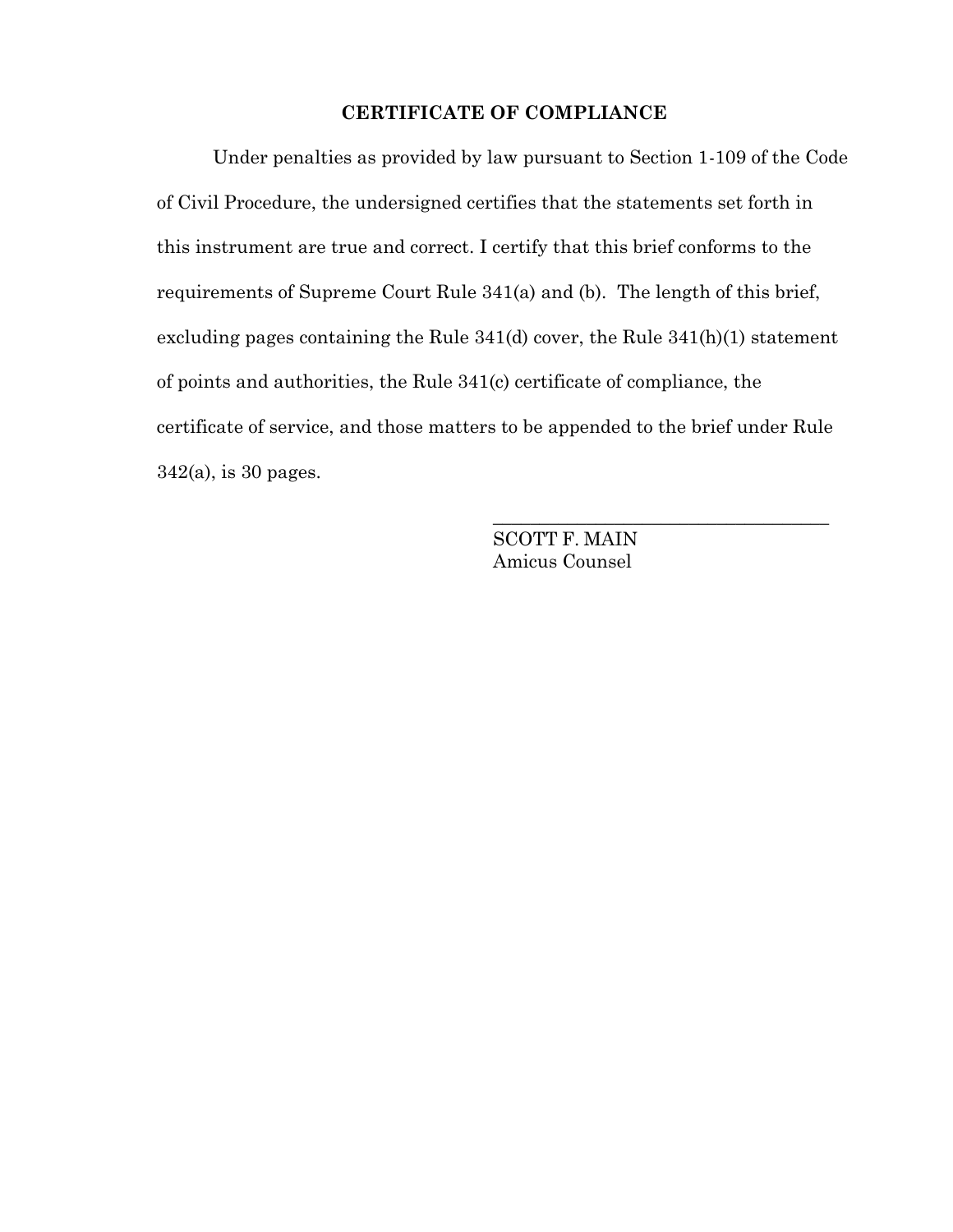# **APPENDIX TO THE BRIEF**

|--|--|--|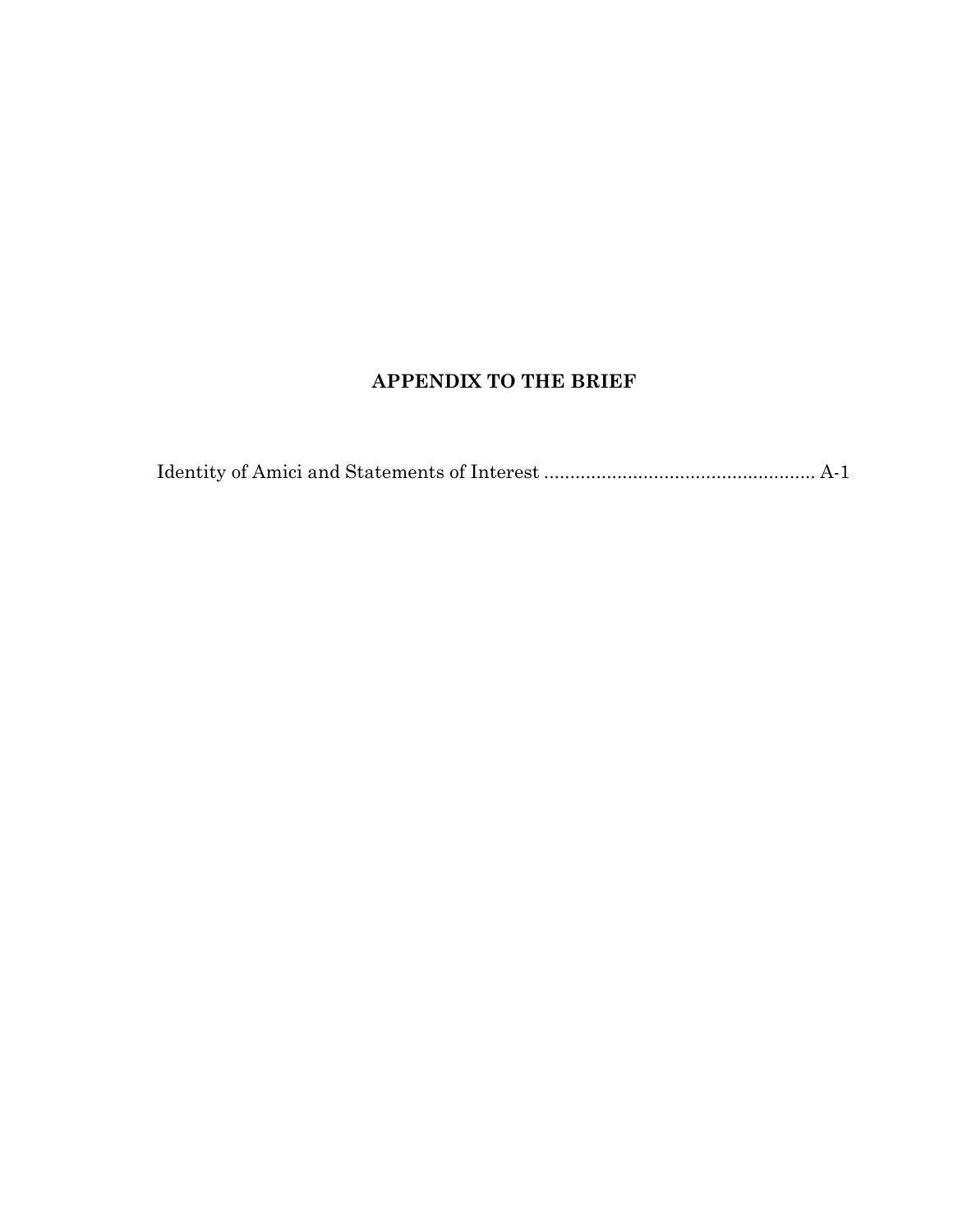## **IDENTITY OF** *AMICI* **AND STATEMENTS OF INTEREST**

The **Children and Family Justice Center** (CFJC), part of Northwestern University Law School's Bluhm Legal Clinic, was established in 1992 as a legal service provider for children, youth and families, as well as a research and policy center. Currently clinical staff at the CFJC provide advocacy on policy issues affecting children in the legal system, and legal representation for children, including in the areas of juvenile delinquency, criminal justice, special education, school suspension and expulsion, and immigration and political asylum. In its 21 year history, the CFJC has served as *amici* in numerous state and United States Supreme Court cases based on its expertise in the representation of children in the legal system.

The **Campaign for the Fair Sentencing of Youth** (CFSY) is a national coalition and clearinghouse that coordinates, develops, and supports efforts to implement just alternatives to the extreme sentencing of America's youth with a focus on abolishing life without parole sentences for all youth. Our vision is to help create a society that respects the dignity and human rights of all children through a justice system that operates with consideration of the child's age, provides youth with opportunities to return to community, and bars the imposition of life without parole for people under age eighteen. We are advocates, lawyers, religious groups, mental health experts, victims, law enforcement, doctors, teachers, families, and people directly impacted by this sentence, who believe that young people deserve the opportunity to give evidence of their remorse and rehabilitation. Founded in February 2009, the CFSY uses a multi-pronged approach, which includes coalitionbuilding, public education, strategic advocacy and collaboration with impact litigators—on both state and national levels—to accomplish our goal.

**Juvenile Justice Initiative (JJI) of Illinois** is a non-profit, non-partisan, inclusive statewide coalition of state and local organizations, advocacy groups, legal educators, practitioners, community service providers and child advocates supported by private donations from foundations, individuals and legal firm. JJI as a coalition establishes or joins broad-based collaborations developed around specific initiatives to act together to achieve concrete improvements and lasting changes for youth in the justice system, consistent with the JJI mission statement. Our mission is to transform the juvenile justice system in Illinois by reducing reliance on confinement, enhancing fairness for all youth, and developing a comprehensive continuum of community-based resources throughout the state. Our collaborations work in concert with other organizations, advocacy groups, concerned individuals and state and local government entities throughout Illinois to ensure that fairness and competency development are public and private priorities for youth in the justice system.